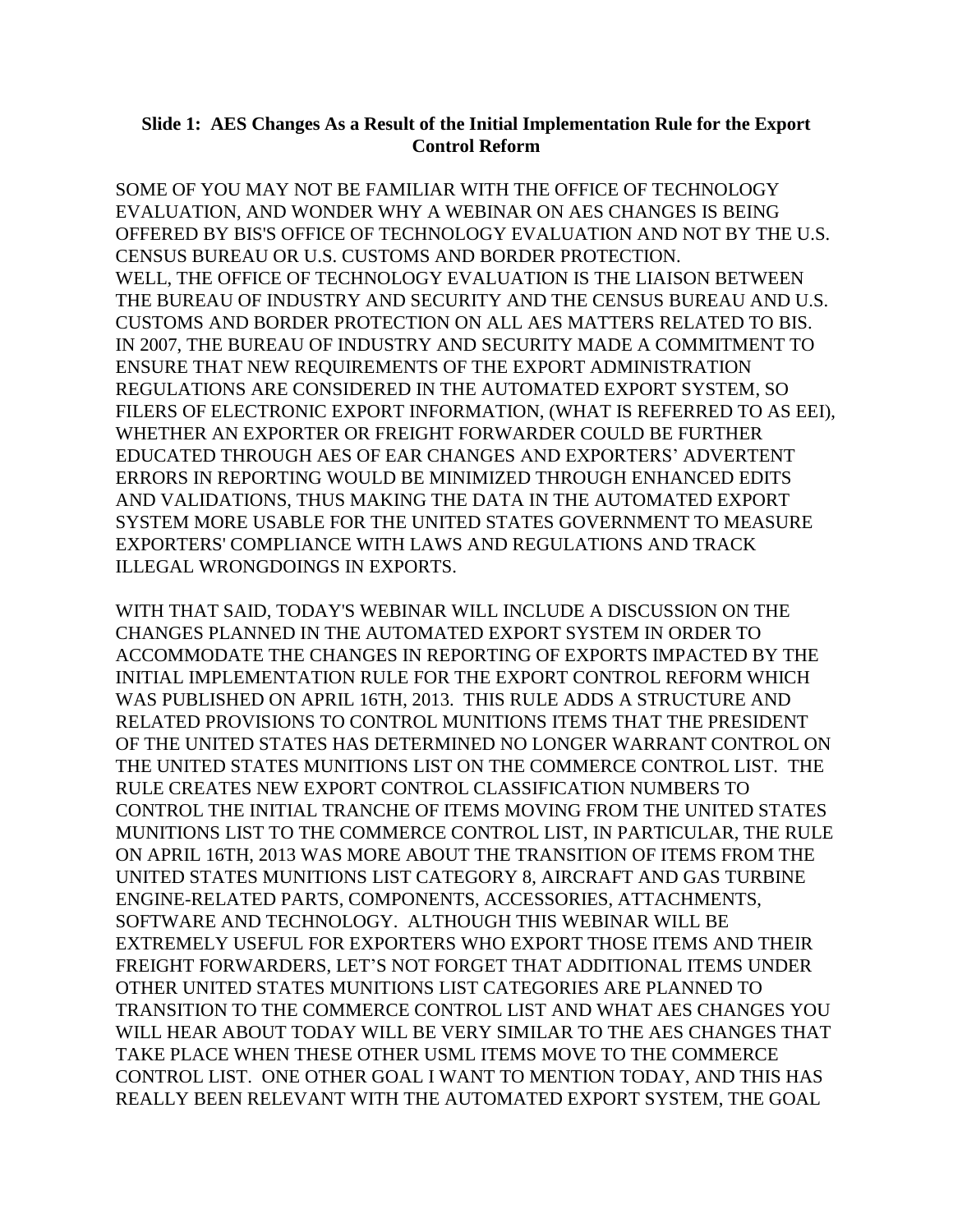OF THIS PRESENTATION OR ONE OF THEM IS THAT EXPORTERS AND FREIGHT FORWARDERS BEGIN TO DISCUSS HOW THEY WILL COMMUNICATE WITH ONE ANOTHER SO THAT INSTRUCTIONS FROM THE EXPORTER TO THE FREIGHT FORWARDER TO REPORT CORRECTLY IN THE AUTOMATED EXPORT SYSTEM ARE WELL-DEFINED AND CLEAR, THUS REDUCING ANY GAPS IN YOUR PROCESS.

I WANT TO REMIND EVERYONE THAT A COPY OF THIS PRESENTATION AND THE AUDIO WITH THIS WILL BE AVAILABLE ON THE BIS WEBSITE IN THE COMING DAYS AFTER THIS WEBINAR.

BEFORE BEGINNING THIS PRESENTATION, I'D LIKE TO THANK THE U.S. CUSTOMS AND BORDER PROTECTION AGENCY AND THE U.S. BUREAU OF CENSUS FOR COORDINATION IN WORKING WITH THE BUREAU OF INDUSTRY AND SECURITY AND THE STATE DEPARTMENT'S DIRECTORATE OF DEFENSE TRADE CONTROLS TO ENSURE THAT THE CHANGES THAT I WILL DISCUSS TODAY WILL BE MADE BEFORE THE EFFECTIVE DATE OF THE FINAL RULE.

#### **Slide 2: Agenda Topics**

SO LET'S LOOK AT TODAY'S AGENDA. IN THIS WEBINAR, I WILL REMIND YOU OF THE EFFECTIVE DATE OF THE REGULATIONS THAT WERE PUBLISHED ON APRIL 16TH, 2013, AND WHEN WILL BE THE EARLIEST TIME THAT AN EXPORTER, FREIGHT FORWARDER OR OTHER AES FILER CAN REPORT IN THE AUTOMATED EXPORT SYSTEM FOR AN EXPORT IMPACTED BY THE REGULATIONS.

I WILL REVIEW EXPORT ADMINISTRATION REGULATIONS PART 758.1 AND 758.2, SPECIFICALLY RELATED TO EXPORT CLEARANCE, THAT DEFINE REQUIREMENTS FOR FILING IN AES ITEMS THAT HAVE TRANSITIONED FROM THE UNITED STATES MUNITIONS LIST TO THE COMMERCE CONTROL LIST, AND MAKES CLEAR WHAT ITEMS CANNOT BE FILED IN THE AES POST DEPARTURE FILING PROGRAM AS A RESULT OF THE INITIAL IMPLEMENTATION RULES FOR EXPORT CONTROL REFORM.

I WILL ALSO REVIEW IN DETAIL THE SPECIFIC CHANGES THAT WILL BE MADE TO THE AUTOMATED EXPORT SYSTEM SO THAT EXPORTERS AND FREIGHT FORWARDERS WHO REPORT INFORMATION INTO AES OR AES DIRECT, CENSUS' INTERNET DATA COLLECTION SYSTEM, DO SO SUCCESSFULLY AND CORRECTLY, AND FOR THOSE COMPANIES OR SOFTWARE PROVIDERS WHO HAVE IN-HOUSE SOFTWARE THAT INTERFACES WITH AES, MAKE THE NECESSARY CHANGES IN TIME THAT ARE SUCCESSFUL IN THE SOFTWARE FOR THE TRANSITION TO AES WHEN THIS RULE IS EFFECTIVE IS SMOOTH.

SPECIFICALLY UNDER THE CHANGES, I WILL DISCUSS AND GIVE AN OVERVIEW OF THE AES LICENSE TYPE CODES AND HOW THEY ARE USED; I WILL TALK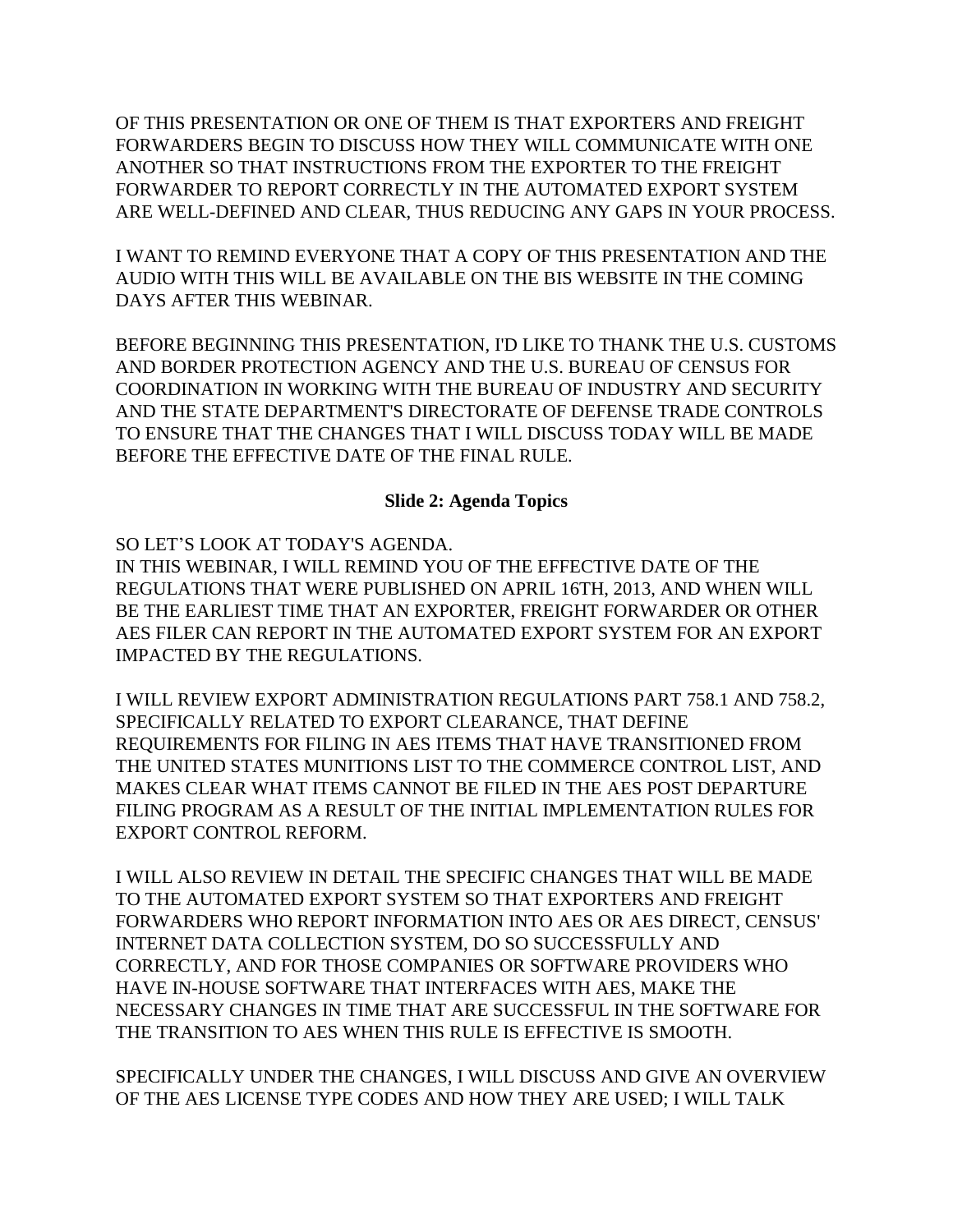SPECIFICALLY ABOUT THE CREATION OF THE NEW EXPORT CONTROL CLASSIFICATION NUMBERS EFFECTIVE IN THIS RULE AND HOW AES WILL EDIT UPON THE USE OF THESE EXPORT CONTROL CLASSIFICATION NUMBERS. I WILL EXPLAIN HOW THE DOT Y PARAGRAPH OF THE NEW EXPORT CONTROL CLASSIFICATION NUMBERS CREATED IN THIS RULE WILL BE REPORTED; AND EXPLAIN THE CHANGES MADE TO LICENSE EXCEPTIONS STRATEGIC TRADE AUTHORIZATION OR LICENSE TYPE CODE C59 IN THE AES

#### **Slide 3: Effective Date of ECR Changes in AES**

SO LET'S BEGIN.

AS THE FINAL RULE STATED LAST MONTH, THE REQUIREMENTS IN THE RULES WILL BE EFFECTIVE ON APRIL 15TH, 2013.

CURRENTLY IN THE AUTOMATED EXPORT SYSTEM, BASED ON THE CENSUS BUREAU'S FOREIGN TRADE REGULATION, PREDEPARTURE FILING OF EXPORTS VARIES BY THE METHOD OF TRANSPORTATION. FOR NON-UNITED STATES MUNITIONS LIST ITEMS THAT ARE REPORTED IN THE OCEAN ENVIRONMENT, THE FILING IN AES MUST BE COMPLETED AT LEAST 24 HOURS PRIOR TO LOADING THE CARGO ON THE OCEAN CARRIER AT THE U.S. PORT WHERE THE GOODS ARE LADEN. FOR AIR SHIPMENTS, THE -- TWO HOURS BEFORE THE SCHEDULED DEPARTURE DATE OF THE AIR CARRIER. FOR RAIL SHIPMENTS, TWO HOURS PRIOR TO THE TRAIN ARRIVING AT THE U.S. BORDER TO GO FOREIGN, AND FOR TRUCK EXPORTS, ONE HOUR PRIOR TO THE TRUCK ARRIVING AT THE BORDER TO GO FOREIGN, AND FOR MAIL AND OTHER MODES, TWO HOURS PRIOR TO DEPARTURE.

YOU'RE PROBABLY ASKING YOURSELF, WHY AM I REVIEWING THE PREDEPARTURE FILING REQUIREMENTS IN THIS PRESENTATION? WELL, IT REALLY MAKES A DIFFERENCE BECAUSE IF YOU'RE READY ON OCTOBER 15TH, 2013, TO EXPORT YOUR FIRST ITEM THAT IS AFFECTED BY THIS RULE, THE SYSTEM NEEDS TO BE IN PLACE SO THAT YOU MEET YOUR PREDEPARTURE FILING REQUIREMENT.

IN ORDER FOR FILERS TO MEET THE PREDEPARTURE FILING REQUIREMENTS, WE NEED TO BE READY - CUSTOMS SERVICE, BIS AND THE CENSUS BUREAU, BEFORE OCTOBER 15TH, THE DATE WHEN THE FIRST EXPORT AFFECTED BY THESE CHANGES CAN BE MADE. TO DO THIS, WE WILL BE MOVING THE PROGRAMS INTO THE AUTOMATED EXPORT SYSTEM THE WEEKEND PRIOR TO OCTOBER 15TH. MOST LIKELY, THIS WILL BEGIN ON OCTOBER 12TH. THIS WILL GIVE AES FILERS THE ABILITY TO FILE IN THE AUTOMATED EXPORT SYSTEM BY OCTOBER 14TH, THUS MEETING THEIR 24-HOURS OR MORE OUT FOR SHIPMENTS LEAVING THE UNITED STATES ON OCTOBER 15TH OR THEREAFTER.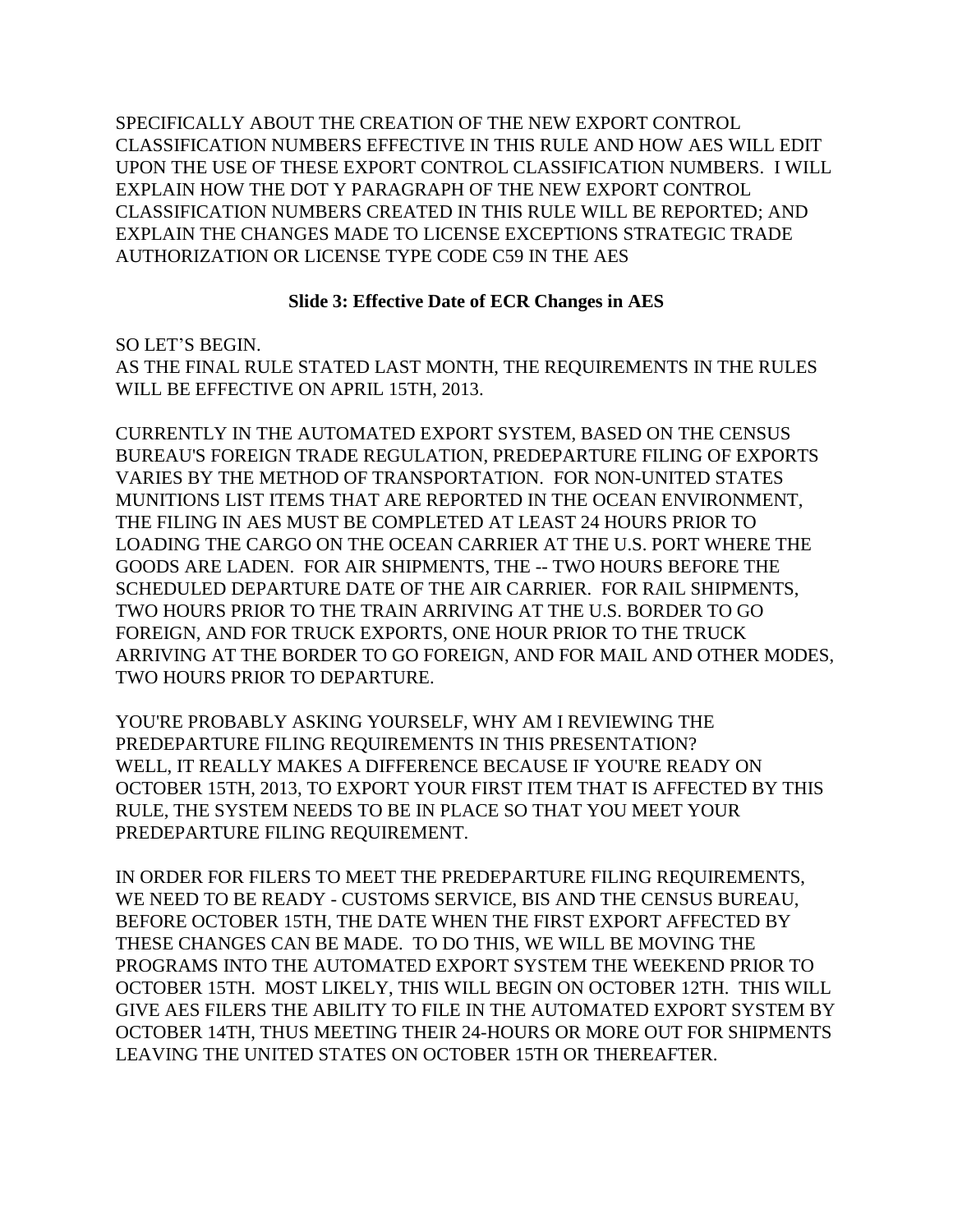#### **Slide 4: Overview of EAR §758.1 Changes**

NOW I'M GOING TO DISCUSS THE OVERVIEW OF THE EXPORT ADMINISTRATION REGULATIONS 758.1 CHANGES.

I WILL ALSO BE CONTINUING WITH THE OVERVIEW OF THE EAR AND DISCUSSING 758.2 CHANGES AS WELL.

NOTE THAT SOME OF THE FOLLOWING SLIDES WILL PERTAIN TO A 600 SERIES EXPORT CONTROL CLASSIFICATION NUMBER. THESE ARE NEW EXPORT CONTROL CLASSIFICATION NUMBERS, OR ECCNS, CREATED IN THE INITIAL IMPLEMENTATION RULE FOR EXPORT CONTROL REFORM. I WILL GO OVER IN DETAIL THE FORMATTING OF THE 600 SERIES EXPORT CONTROL CLASSIFICATIONS LATER ON IN THE PRESENTATION. I DON'T WANT YOU TO GET CONFUSED AS I TALK ABOUT THESE 600 SERIES.

EAR758.1 IN THE INITIAL IMPLEMENTATION RULE FOR EXPORT CONTROL REFORM READS THAT AES FILING IS REQUIRED FOR ALL EXPORTS OF 600 SERIES ITEMS ENUMERATED IN PARAGRAPH DOT A THROUGH X OF A 600 SERIES ECCN REGARDLESS OF VALUE OR DESTINATION, INCLUDING EXPORTS TO CANADA. SO WHAT THIS REALLY MEANS IS IF YOU HAVE AN ITEM THAT IS CLASSIFIED UNDER A 600 SERIES ECCN, ONE OF THE NEW ITEMS THAT IS TRANSITIONING FROM THE UNITED STATES MUNITIONS LIST TO THE COMMERCE CONTROL LIST AND IT HAS A SUBPARAGRAPH OR A PARAGRAPH UNDER DOT A THROUGH DOT X, POST DEPARTURE FILING OR OPTION FOUR AS SOME CALL IT WILL NOT BE REQUIRED IN AES FOR THESE ITEMS. AND THAT IS BECAUSE OF THEIR SENSITIVITY.

THIS REQUIREMENT IS NO DIFFERENT FROM THE REQUIREMENT THAT FILERS CURRENTLY HAVE ON THESE ITEMS RIGHT NOW THAT ARE SUBJECT TO THE INTERNATIONAL TRAFFIC AND ARMS REGULATIONS. THE AES FILING IS ALSO A REQUIREMENT FOR EXPORTS UNDER LICENSED EXCEPTION, STRATEGIC TRADE AUTHORIZATION (STA).

FOR ITEMS TRANSITIONING FROM THE UNITED STATES MUNITIONS LIST TO THE COMMERCE CONTROL LIST ELIGIBLE FOR LICENSE EXCEPTION STA, STRATEGIC TRADE AUTHORIZATIONS, THIS IS NOT A CHANGE IN THE REPORTING REQUIREMENT YOU CURRENTLY HAVE NOW. HOWEVER, FOR FILERS WHO MAY HAVE BEEN USING STA SINCE JUNE 2011, THIS EXPANDS THE REQUIREMENTS TO ALL EXPORTS UNDER STA REGARDLESS OF VALUE.

THE BUREAU OF INDUSTRY AND SECURITY DOES NOT THINK THAT THIS NEW CHANGE REQUIRING THE STRATEGIC TRADE AUTHORIZATION LICENSE EXCEPTION EXPORTS TO BE FILED IN AES REGARDLESS OF VALUE IS GOING TO BE AN IMPACT -- TOO GREAT OF AN IMPACT TO U.S. EXPORTERS. THE REASON FOR THAT IS ALMOST HALF OF THE EXPORTS THAT WE CURRENTLY SEE UNDER LICENSED EXCEPTION STRATEGIC TRADE AUTHORIZATION REPORTED IN THE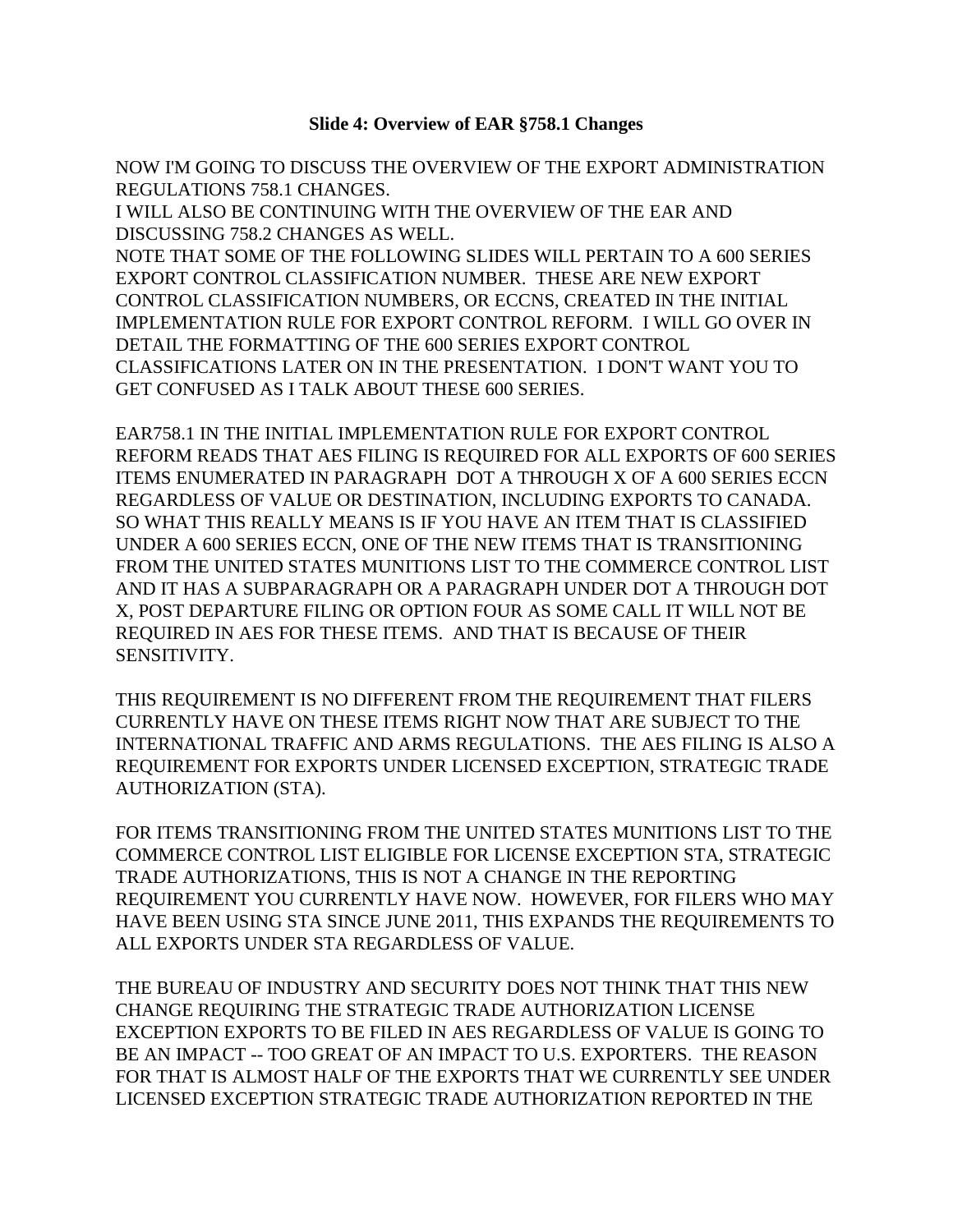AUTOMATED EXPORT SYSTEM ARE \$2,500 OR LESS. FILERS ARE ALREADY ADHERING TO THIS FILING REQUIREMENT. WITH THIS RULE CHANGE, STRATEGIC TRADE AUTHORIZATION AND AUTHORIZATION VALIDATED END USER BECOME THE ONLY LICENSE EXCEPTION AUTHORIZATIONS THAT ARE NOT ELIGIBLE FOR ANY OF THE CENSUS BUREAU FOREIGN TRADE REGULATIONS, ELECTRONIC EXPORT ELECTRONIC FILING EXEMPTIONS.

THIS HAS BEEN A CONFUSING TOPIC IN RECENT YEARS. ALL OTHER LICENSE EXEMPTIONS, WHETHER IT BE LVS, GBS, BAGGAGE, GIFTS, ET CETERA, UNDER AN AES LICENSE TYPE CODE THAT RANGES FROM THE C35 ALL THE WAY TO THE C58 ARE ELIGIBLE FOR THE EEI ELECTRONIC EXPORT INFORMATION FILING EXEMPTIONS. SOME PEOPLE DON'T KNOW THAT, SO HOPEFULLY I JUST CLEARED THAT UP.

THIS REQUIREMENT IN THE EXPORT ADMINISTRATION REGULATIONS DOES MAKE 758.1 OF THE EAR AND 30.2(a)(iv) OF THE FOREIGN TRADE REGULATIONS INCONSISTENT.

30.2(a)(iv) OF THE FOREIGN TRADE REGULATIONS DESCRIBES THE TYPES OF SHIPMENTS THAT ARE NOT ELIGIBLE FOR ELECTRONIC EXPORT INFORMATION FILING EXEMPTIONS SUCH AS LOW VALUE OR DESTINATIONS TO CANADA. HOWEVER IN DISCUSSIONS I HAVE HAD PERSONALLY WITH THE U.S. CENSUS BUREAU'S FOREIGN TRADE DIVISION, THEY HAVE AGREED THEY WILL PUBLISH OVER THE SUMMER A FOREIGN TRADE REGULATION LETTER THAT POINTS 30.2(a)(iv) TO 758.1, AND THIS IS IMPORTANT SO THAT IF BIS CONTINUES TO ADD TO THE LIST OF SHIPMENTS WHERE NO EEI FILING EXEMPTIONS APPLY, CENSUS WILL NO LONGER NEED TO UPDATE THE FOREIGN TRADE REGULATION 30.2. EXPORTERS WILL JUST HAVE TO GO TO 758.1 AND REVIEW THAT INFORMATION QUICKLY.

#### **Slide 5: Overview of EAR §758.2 Changes**

- THE OVERVIEW OF 758.2 CHANGES

- GROUNDS FOR DENIAL OF AES POST DEPARTURE FILING UNDER 758.2 OF THE EAR, EXPORT ADMINISTRATION REGULATIONS, WE ARE ADDED TO THE LIST OF EXPORTS THAT ARE DENIED POST DEPARTURE FILING PRIVILEGES IN THE AUTOMATED EXPORT SYSTEM. ADDED TO THE LIST ARE EXPORTS UNDER THE BUREAU OF INDUSTRY AND SECURITY LICENSE EXCEPTION STRATEGIC TRADE AUTHORIZATION, EXPORTS UNDER BIS AUTHORIZATION VALIDATED END USER, AND EXPORTS UNDER A 600 SERIES EXPORT CONTROL CLASSIFICATION NUMBER.

ONCE AGAIN, THE ITEMS CURRENTLY ON THE UNITED STATES MUNITIONS LIST ARE NOT CURRENTLY ELIGIBLE FOR AES POST DEPARTURE FILING IN AES. THEREFORE, AS THESE ITEMS THAT ARE CURRENTLY ON THE USML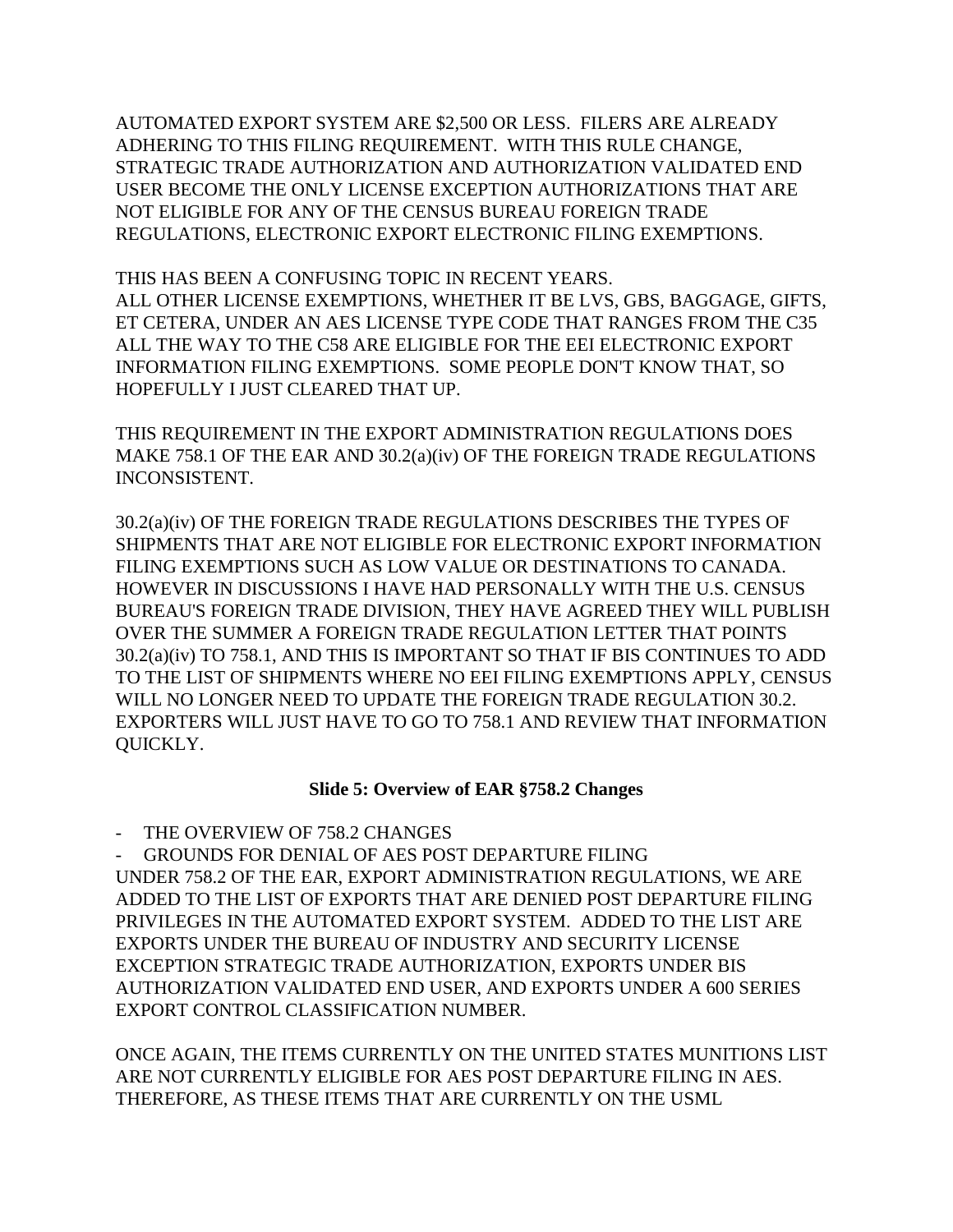TRANSITION OVER TO THE COMMERCE CONTROL LIST, THEY WILL NO LONGER BE AVAILABLE FOR POST DEPARTURE FILING IN THE AUTOMATED EXPORT SYSTEM.

THERE IS ONE EXCEPTION TO THAT OF THE 600 SERIES ECCN AND THAT IS THOSE UNDER THE DOT Y PARAGRAPH.

FOR AUTHORIZATION VALIDATED END USERS, THIS IS A CORRECTION TO THE EXPORT ADMINISTRATION REGULATIONS. THE ITEMS WERE PREVIOUSLY LICENSED TO CHINA AND WERE NOT ELIGIBLE FOR POST DEPARTURE FILING. WE WERE UPDATING IN THE APRIL 16TH RULES THE REGULATION TO ENSURE THAT AES FILERS KNOW THAT THESE NEW SHIPMENTS UNDER AUTHORIZATION VALIDATED END USER ARE REPORTABLE IN AES PRE-DEPARTURE ONLY.

THERE IS NO NEED FOR CENSUS TO CHANGE THE FTR REGARDING THIS CHANGE IN THE EAR 30.4(A) OF THE FOREIGN TRADE REGULATIONS LISTS THE TYPES OF SHIPMENTS WHEN ELECTRONIC EXPORT INFORMATION SHALL ALWAYS BE TRANSMITTED PRIOR TO DEPARTURE. UNDER 4 OF THAT REGULATION, IT STATES SHIPMENTS WHERE A U.S. GOVERNMENT AGENCY REQUIRES PREDEPARTURE FILING. WITH THIS RULE, THE CENSUS BUREAU RULED THE BUREAU OF INDUSTRY AND SECURITY, IF IT WANTS TO ADD TO THE LIST OF ITEMS THAT ARE DENIED FOR AES POST DEPARTURE FILING, WE CAN JUST UPDATE PART 758.2 OF THE EXPORT ADMINISTRATION REGULATIONS.

## **Slide 6: 3 Types of Commerce Exports in AES**

HOPEFULLY THE NEXT FEW SLIDE AREN'T TOO TECHNICAL.

SOMETIMES I PUT MY PROGRAMMING HAT ON AFTER WORKING IN AES FOR SO MANY YEARS.

BUT I'M TRYING TO PUT THIS CHANGE TO THE REGULATION AND IMPLEMENTATION OF THE EXPORT CONTROL REFORM INITIATIVE INTO CONTEXT WITH THE AUTOMATED EXPORT SYSTEM. IN DOING THAT, WHAT I WANT TO EXPLAIN IS IF YOU ARE REPORTING AN ITEM SUBJECT TO THE EXPORT ADMINISTRATION REGULATIONS, MOST LIKELY YOU ARE GOING TO IDENTIFY THE CONTROL OF THAT EXPORT BY ITS AES LICENSE TYPE CODE.

THERE ARE SEVERAL CODES IN AES SUCH AS PORT CODES, SCHEDULE B CODES, EXPORT CONTROL CLASSIFICATION NUMBER CODES, AND THE AES LICENSE TYPE CODE.

THERE ARE THREE CATEGORIES THAT THE TYPE CODES FALL IN. THEY ARE EITHER UNDER A BIS LICENSE, SUCH AS C30 AND C31, THEY ARE UNDER A BIS LICENSE EXCEPTION UNDER AES LICENSE TYPE CODE C35 TO C59,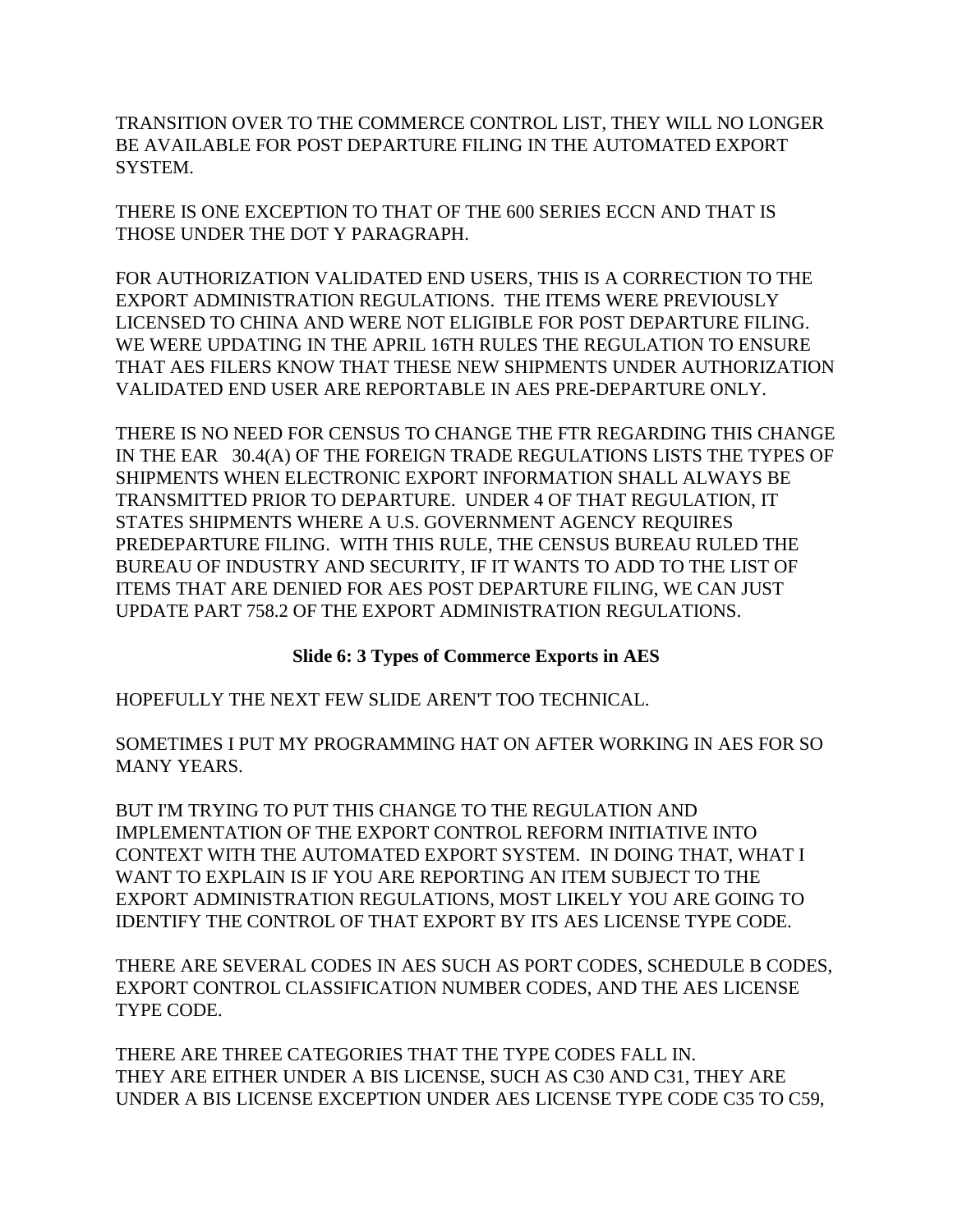AUTHORIZATIONS OFTEN FALL UNDER THERE, OR THEY ARE UNDER THE DESIGNATION "NO LICENSE REQUIRED." THAT ALSO INCLUDES THE DOT Y PARAGRAPH OF THE 600 SERIES THAT WE'LL TALK ABOUT IN A MINUTE, AND THOSE ARE UNDER AES LICENSE TYPE CODE C32, C33, AND C60.

I'M SURE MOST OF YOU WHO ARE FAMILIAR WITH ME AND KNOW THAT I AM A STATISTICIAN BY TRADE SO I'D LIKE TO GIVE YOU SOME STATISTICS OF ANNUAL EXPORTS. 0.3% OF THE EXPORTS THAT LEAVE THE COUNTRY ARE LICENSED BY THE BUREAU OF INDUSTRY, SECURITY, AND ARE REPORTED UNDER CODE C30 AND C31.

APPROXIMATELY 10% OF EXPORTS THAT LEAVE THE COUNTRY ARE UNDER A LICENSE EXCEPTION OR AUTHORIZATION. THESE ARE ALL BY VALUE, BY THE WAY.

THEN THE REMAINING 90% OR 89.7% ARE UNDER THE DESIGNATION NO LICENSE REQUIRED.

THAT'S WHY IT'S VERY IMPORTANT AND WE STRESS THIS IN ALL OF THE OUTREACH THAT WE DO, THAT CLASSIFICATIONS ARE DONE PROPERLY TO MAKE SURE THAT YOU ARE NOT INADVERTENTLY OR PURPOSELY IMPROPERLY CLASSIFYING YOUR PRODUCT.

THE LICENSE TYPE CODES THAT I LISTED HERE ON THIS SLIDE ARE UNDER COMMERCE'S AUTHORITY, AND YOU CAN TELL BECAUSE THEY ALL BEGIN WITH THE LETTER C FOR COMMERCE.

LIKEWISE THERE ARE SIMILAR LICENSE TYPE CODES FOR THE STATE DEPARTMENT AND THEY ALL BEGIN WITH S FOR STATE.

THE LICENSE TYPE CODES THE FILERS REPORT IN AES TRIGGER A NUMBER OF EDITS ON A NUMBER OF OTHER FIELDS, IN PARTICULAR, THE EXPORT CONTROL CLASSIFICATION NUMBER AND WE'RE GOING TO TALK ABOUT THAT FOR THE REMAINDER OF THIS PRESENTATION AND THE EDITS CREATED AS A RESULT OF THE INITIAL IMPLEMENTATION RULE FOR THE EXPORT CONTROL REFORM.

#### **Slide 7 – AESDirect Screen Shot of Commodity Line Entry Screen**

HOPEFULLY A LOT OF YOU ARE FAMILIAR WITH THIS SCREEN.

THIS IS A SCREEN SHOT THAT I PULLED FROM AESDIRECT.

THIS IS AN INTERNET DATA COLLECTION SYSTEM CENSUS CREATED BACK IN 1999, THAT THE MAJORITY OF ALL THE AES FILERS USE EITHER THIS OR ITS OFFLINE VERSION TO REPORT INFORMATION TO THE FEDERAL GOVERNMENT.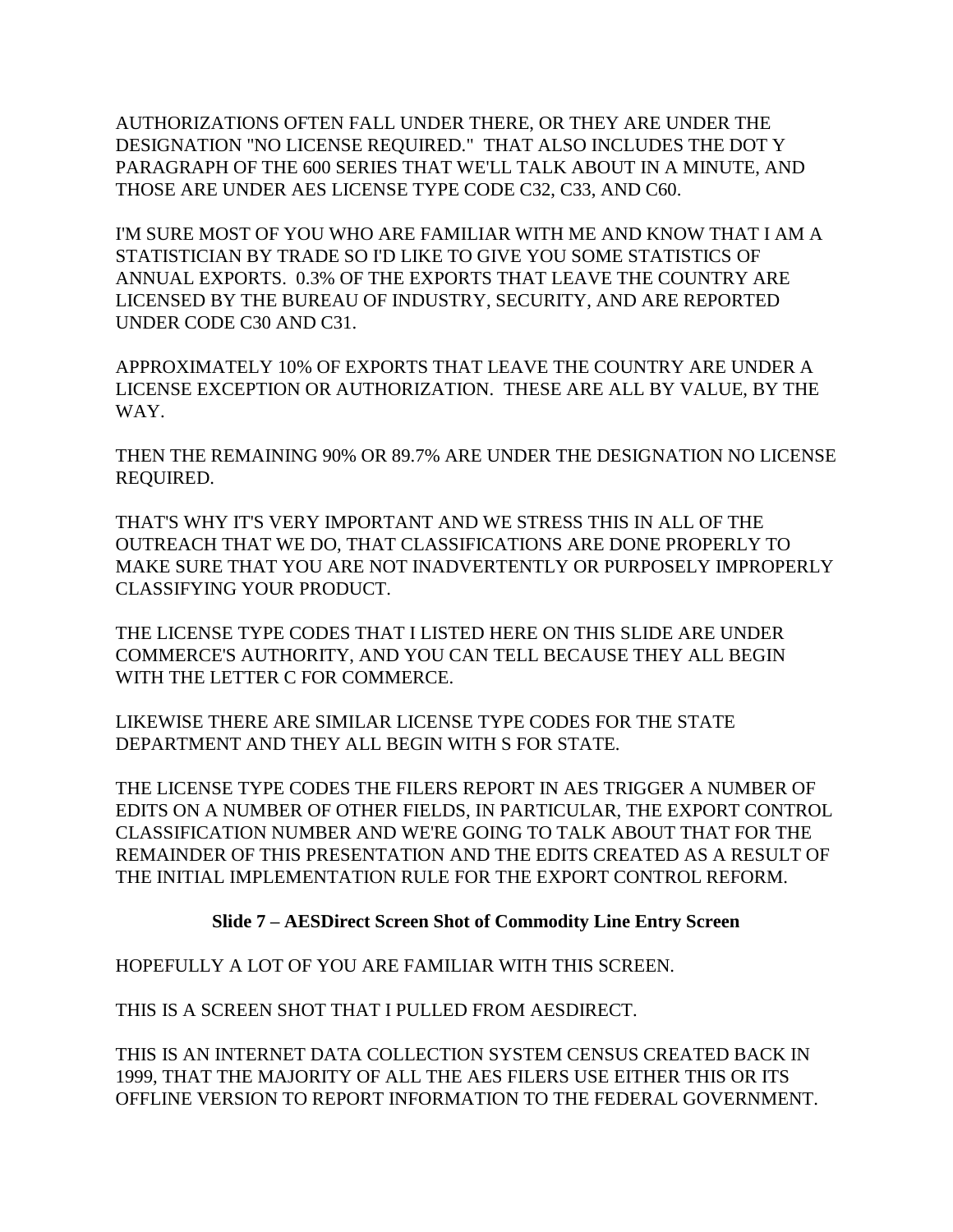THE REMAINDER OF ALL THE COMPANIES MOST LIKELY HAVE A DIRECT LINK TO U.S. CUSTOMS SERVICE TO REPORT THEIR INFORMATION.

SO THE LICENSE TYPES THAT I WAS JUST REFERRING TO, REFERRED TO AS LICENSE TYPE HERE ON THE SCREEN. THERE IT'S BLOCKED OFF THERE IN THE BLACK BOX, THESE ARE THE TYPES I'M REFERRING TO. C30 ALL THE WAY TO C60. SO THIS IS THE ILLUSTRATION FROM THAT COMMODITY LINE SCREEN OF THE AES DIRECT SYSTEM. YOU WILL NOTICE THAT THE LICENSE TYPE CODES ARE IN RED, SO IT IS A MANDATORY FIELD IN AES DIRECT AND AES, AND THAT AESDIRECT HAS A PULL DOWN FOR THE FILER TO SELECT THE APPROPRIATE AES LICENSE TYPE CODE.

## **Slide 8 – AESDirect Screen Shot of Commodity Line Entry Screen with AES License Type Code Pull Down Window**

THIS IS ON THE NEXT SLIDE HERE.

IT SHOWS THAT THE LIST OF THE LICENSE TYPE CODE THAT EXPORTERS OR FREIGHT FORWARDERS WHO ARE THE AES FILERS, WHICH ONE OF THESE THEY SELECT TO DEFINE THE TYPE OF SHIPMENT, WHETHER IT BE A LICENSE, LICENSE EXEMPTION OR DESIGNATION LOAD NO LICENSE REQUIRED. THERE ARE OTHER AGENCIES AS WELL LIKE FEDERAL OR KNEW -- COMMISSION, STATE DEPARTMENT AND FOREIGN ASSETS CONTROL ALSO HAVE CODES TO REPRESENT SHIPMENTS UNDER THEIR JURISDICTION. ONCE THE IMPLEMENTATION OF THE INITIAL RULES OR EXPORT CONTROL REFORM BECOMES EFFECTIVE AND AES CHANGES ARE MADE, THIS PULLDOWN WINDOW IN AES DIRECT WILL INCLUDE THE CODE C60, WHICH IS THE NEW LICENSE TYPE CODE IN AES THAT I'LL DISCUSS IN A FEW MINUTES THAT COLLECT -- WILL COLLECT THE INFORMATION UNDER THE DOT Y PARAGRAPH OF EXPORT CONTROL CLASSIFICATION NUMBERS IN THE 600 SERIES. UNDER THE LICENSE TYPE DATA ELEMENT FIELDS ON THE SCREEN, YOU WILL ALSO SEE THE EXPORT CONTROL CLASSIFICATION NUMBER AND LICENSE NUMBER FIELDS.

WE WILL DISCUSS ALL OF THESE FIELDS AND HOW THE AES EDIT WILL WORK TO ENSURE THAT EXPORTERS ARE COMPLIANT WITH THIS NEW REGULATION AND THAT REPORTING IN THE AES IS COMPLETE AND ACCURATE.

# **Slide 9 – The Addition of "600" Series ECCNs**

THE ADDITION OF 600 SERIES ECCN. THE INITIAL IMPLEMENTATION RULE ESTABLISHED NEW EXPORT CONTROL CLASSIFICATION NUMBERS ON THE COMMERCE CONTROL LIST. THESE EXPORT CONTROL CLASSIFICATION NUMBERS CAN BE FOUND IN PART 774 OF THE APRIL 16TH, 2013 RULE. THIS RULE CREATED ACTUALLY 10 NEW EXPORT CONTROL CLASSIFICATION NUMBERS OR ECCNS REPRESENTING ITEMS IN THE CATEGORY OF AIRCRAFT,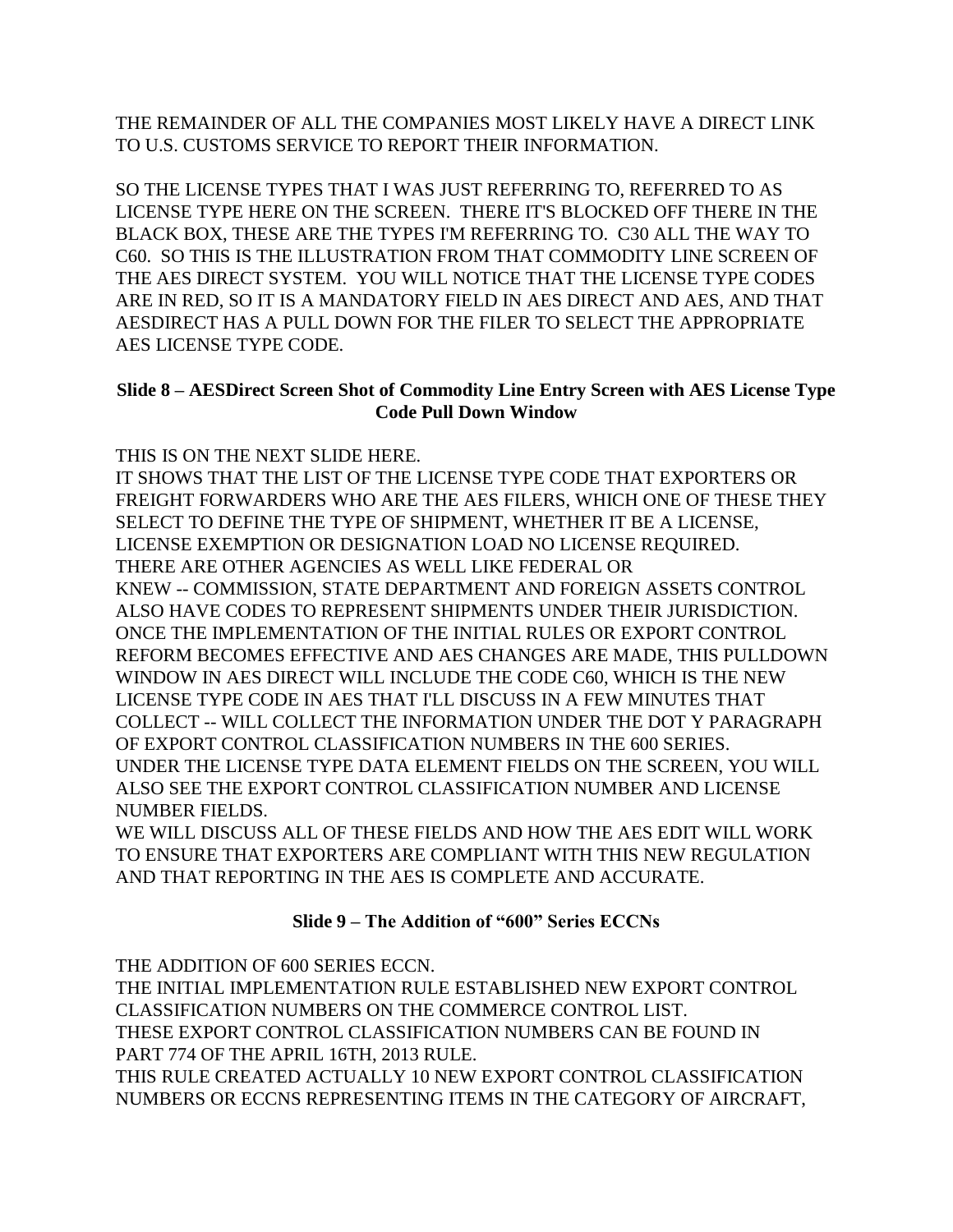GAS TURBINE ENGINES, RELATED PARTS, COMPONENTS, ACCESSORIES, ATTACHMENTS, SOFTWARE AND TECHNOLOGY, THAT WILL TRANSITION FROM THE UNITED STATES MUNITIONS LIST CATEGORY 8 IN THE ITAR TO THE COMMERCE CONTROL LIST. THESE 10 EXPORT CLASSIFICATION CONTROL NUMBERS OR ECCNS WILL BE ADDED TO THE AES ECCN REFERENCE TABLE. THIS TABLE, MOST COMPANIES DON'T SEE, BUT IT SITS BEHIND THE AES PROGRAM AND AS FILERS REPORT ECCNS IN THE AUTOMATED EXPORT SYSTEM, THE ECCN IS EDITED AGAINST THE AES REFERENCE TABLE. THIS IS REALLY IMPORTANT FOR THOSE COMPANIES HAVING INTERNAL SOFTWARE PROGRAMS AND THOSE SOFTWARE PROVIDERS WHO HAVE ESTABLISHED THE AES INTERFACE FOR EXPORTERS AND FREIGHT FORWARDERS.

THEY NEED TO MAKE SURE THAT THEIR AES EXPORT CONTROL

CLASSIFICATION NUMBER REFERENCE TABLES ARE UPDATED WITH THESE NEW ECCNS. IF THEY'RE NOT, AND THE CLIENT GOES AND TRIES TO REPORT ONE OF THESE NEW ECCNS, MOST LIKELY THE INTERNAL SOFTWARE WILL REJECT THE TRANSACTION. THESE ECCNS, LIKE I SAID, REPRESENT THOSE ITEMS THAT ARE TRANSITIONING FROM THE ITAR'S UNITED STATES MUNITIONS LIST CATEGORY 8 TO THE COMMERCE CONTROL LIST.

IF YOU ARE A USER OF THE CENSUS BUREAU'S AES DIRECT SYSTEM OR AES PC LINKS, YOU DO NOT HAVE TO WORRY ABOUT ADDING THESE TO ANY LIST. THESE NEW EXPORT CONTROL CLASSIFICATION NUMBERS WILL

AUTOMATICALLY BE ADDED IN AES DIRECT AND PC LINK SO THAT EXPORTS REPORTED WITH ECCN WILL BE VALIDATED SUCCESSFULLY.

WHEN OTHER ITEMS FROM THE ITAR UNITED STATES MUNITIONS LIST CATEGORY TRANSITION TO THE COMMERCE CONTROL LIST, THIS LIST WILL EXPAND. BIS WILL NOTIFY AES FILERS THROUGH AN AES BROADCAST NOTICE ON THE EFFECTIVE DATES OF THE USE OF THESE NEW ECCNS.

# **Slide 10 – Anatomy of a "600 series" ECCN**

SO WE'VE BEEN REFERRING TO THE NEW ADDED ECCNS 600 SERIES ECCNS. THAT NAME IS DERIVED BY THE THIRD NUMBER OF THE EXPORT CONTROL CLASSIFICATION NUMBER.

FOR EXAMPLE, IN THE SHOWN SLIDE 9A610, THAT IS THE ECCN FOR MILITARY AIRCRAFT AND RELATED COMMODITIES.

IT IS THE 600 SERIES ECCN BECAUSE THE ITEM HAS A 6 IN THE THIRD POSITION OF THE ECCN. THE ITEMS TRANSITIONING TO THE COMMERCE CONTROL LIST WILL HAVE THIS 6 IN THE THIRD POSITION OF THE ECCN.

THIS ALLOWS FOR A UNIQUE IDENTIFICATION AND CLASSIFICATION OF ITEMS TRANSFERRED FROM THE UNITED STATES MUNITIONS LIST.

SO GOING BACK TO THE PREVIOUS SLIDE WHEN WE WERE DISCUSSING THE PREDEPARTURE FILING REQUIREMENTS FOR THESE ITEMS AND THE FACT THAT THERE ARE NO EXEMPTIONS THAT APPLY, THIS IS ONE OF THESE THINGS THAT COMPANIES CAN USE TO TRIGGER THAT THE ITEMS IS PREDEPARTURE AND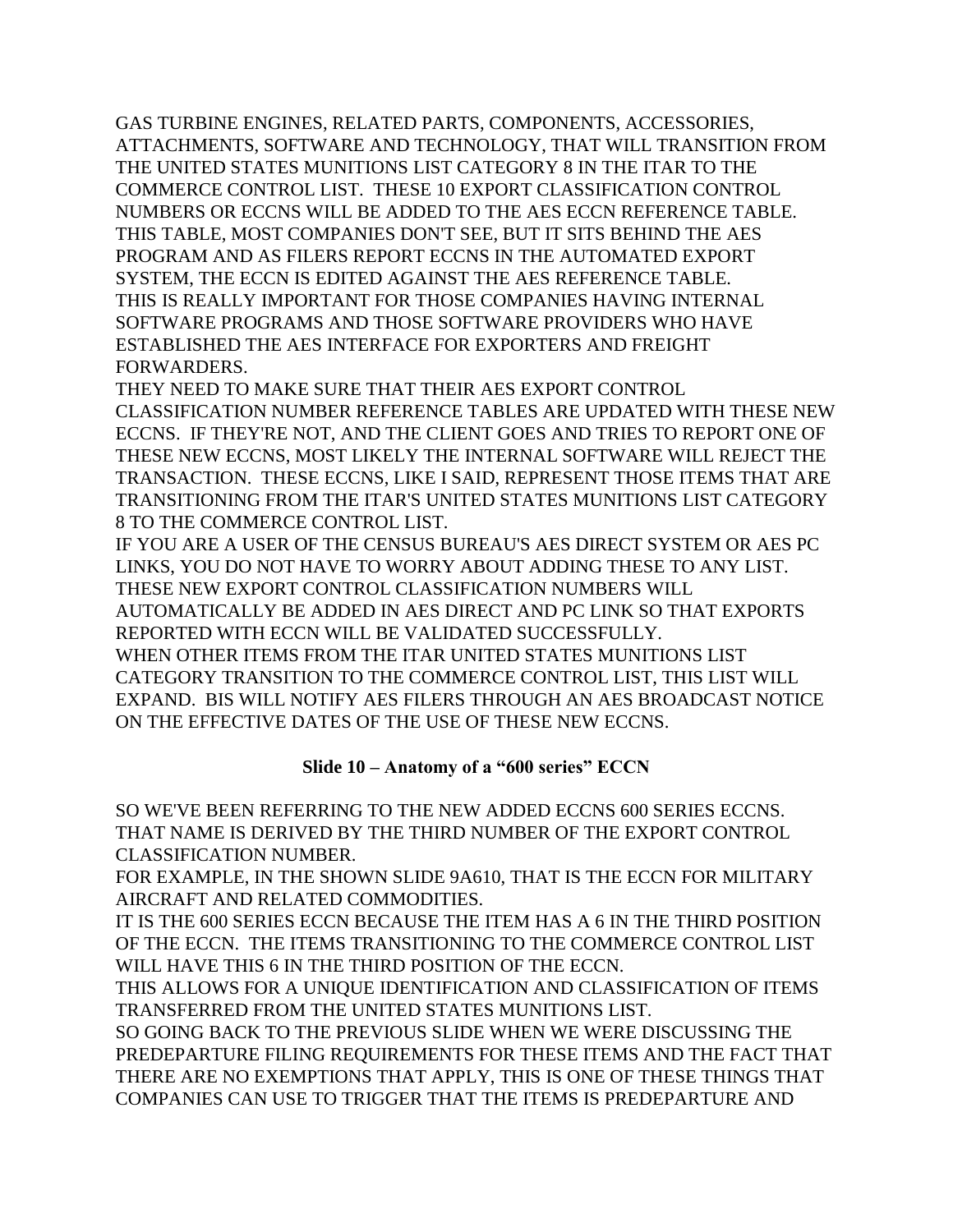THAT IT MUST BE FILED REGARDLESS OF THE VALUE OR DESTINATION, IF IT HAS THE 6 IN THAT FIELD.

THERE ARE SOME -- REGARDING THE DOT Y ITEMS, THAT ARE NOT THE SAME AND WE'LL GO OVER THAT IN JUST A SECOND.

THE 600 SERIES ECCNS WILL ALSO CONSOLIDATE THE 13 ECCNS IN THE CCL, COMMERCE CONTROL LIST, UNDER THE -- EXPORT CONTROL REGIME'S MUNITIONS LIST. THESE ECCNS CURRENTLY END IN THE NUMBER 018 ON THE COMMERCE CONTROL LIST. THE OTHER FORMATTING OF THE ECCN IS THE SAME. THE FIRST POSITION REMAINS AS THE CATEGORY AND THE SECOND CONTINUES TO BE THE PRODUCT.

THE COMPLETE LIST OF ITEMS, DESCRIPTIONS AND ECCNS CAN BE FOUND UNDER PART 774 OF THE EXPORT ADMINISTRATION REGULATION.

IF YOU HAVE AN ITEM THAT FALLS UNDER A 600 SERIES ECCN, YOU ALSO WILL BE REQUIRED FOR EXPORT CLEARANCE REASONS TO IDENTIFY THAT ECCN ON THE INVOICE, BILL OF LADING, AIR WAYBILL OR OTHER EXPORT CONTROL DOCUMENT.

THE REQUIREMENT FOR THIS IS IN THE INITIAL IMPLEMENTATION REPORT -- PUBLISHED ON APRIL 16TH, 2013 AND PART 758.6. THE PURPOSE OF THIS IS SO U.S. AND FOREIGN AUTHORITIES KNOW THE TYPE OF ITEM BEING EXPORTED AND CONSIGNEES AND END-USERS TO PRACTICE EXTREME DUE DILIGENCE IN MAKING SURE THESE ITEMS ARE NOT UNLAWFULLY DIVERTED.

# **Slide 11 – AES Editing on "600" Series ECCNs**

NOW WE'RE GOING TO EXPLAIN TO YOU WHY FILERS SHOULD BECOME FAMILIAR WITH THE REQUIREMENTS IN THE REGULATIONS DEFINING WHEN A 600 SERIES ECCNS ARE ELIGIBLE TO THE EXTENT -- LICENSE EXEMPTION OR NLR, IDENTIFIED IN AES BY LICENSE TYPE CODE.

TO ENSURE THAT EXPORTERS ARE COMPLIANT WITH THE USE OF THE 600 SERIES ECCNS, AES WILL BUILD IN EDITS TO REJECT THE ELECTRONIC EXPORT INFORMATION OR EEI TRANSACTIONS IF THE 600 SERIES ECCNS ARE INELIGIBLE FOR USE WITH CERTAIN LICENSE TYPE CODES IN AES

THE ERROR A USER WILL SEE IF REPORTING A SIX HUB SERIES ECCN THAT IS INELIGIBLE WITH THE PARTICULAR AES LICENSE TYPE CODE, UNFORTUNATELY THE ERROR CODE IS 666.

ECCN MUST BE FROM A -- LIST.

SO IF YOU GET ONE OF THESE, MOST LIKELY YOUR EXPORT CONTROL CLASSIFICATION NUMBER IS NOT ON AN APPROVED LIST OF ELIGIBLE ECCNS FOR THE LICENSE TYPE CODE.

LIKE I SAID PREVIOUSLY, THE RULE PUBLISHED ON APRIL 16TH IS YOUR GUIDE TO THE REQUIREMENTS FOR CLASSIFYING YOUR ITEM UNDER A 600 SERIES ITEM, AND WHAT EXCEPTIONS ARE ELIGIBLE FOR THOSE ITEMS. YOU CAN ALSO REFER TO THE AES BROADCAST THAT WAS ISSUED ON APRIL 17TH, AFTER THE FINAL RULE FOR AES INSTRUCTION.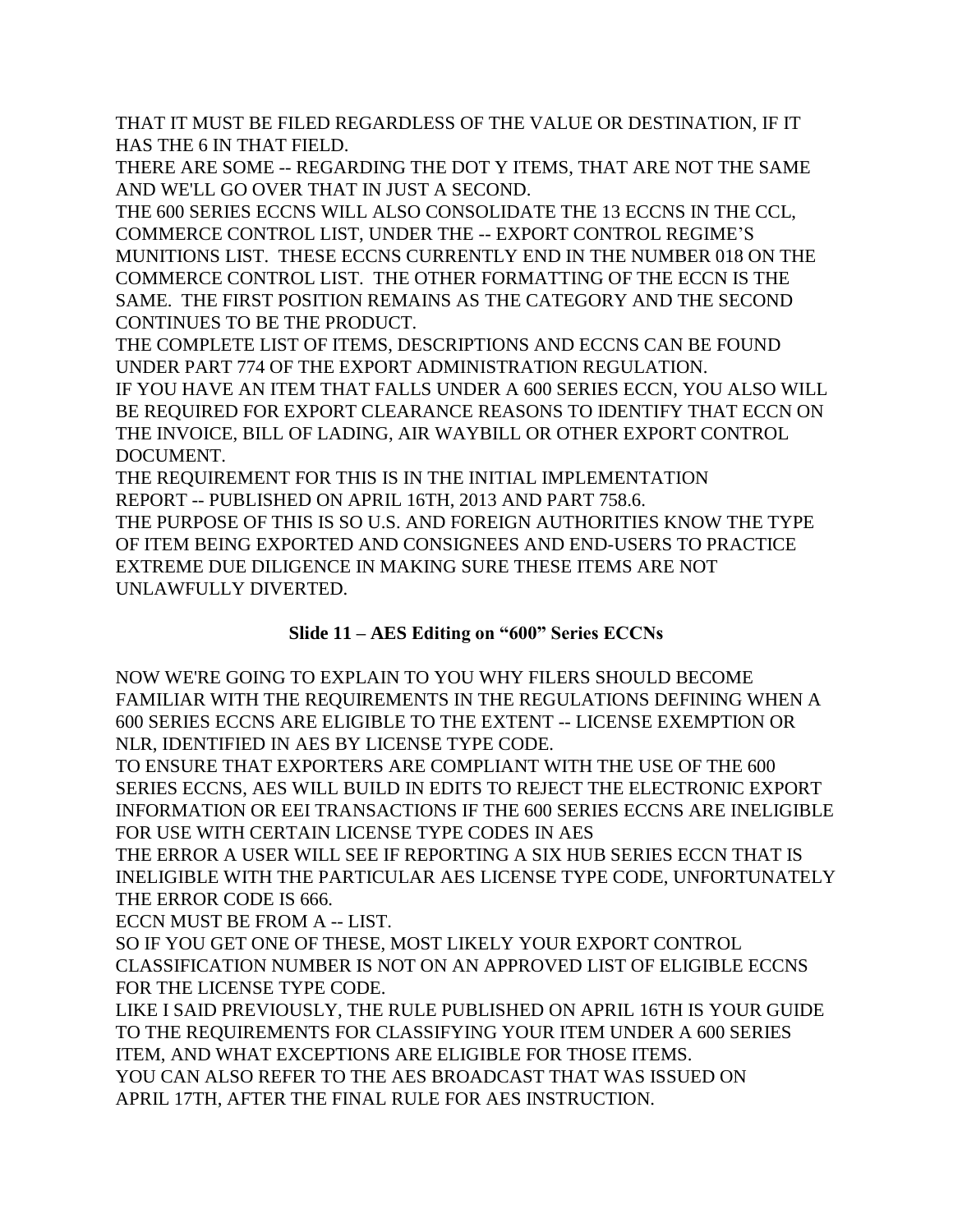I'LL TALK ABOUT SOME OF THOSE SPECIFIC THINGS THAT WERE IN THAT BROADCAST FOR THOSE OF YOU THAT DID NOT GET IT. I WANT TO SAY AT THIS MOMENT, ANYONE THAT DID NOT GET THE BROADCAST THAT WANTS THE BROADCAST SENT TO THEM, WE WILL GIVE YOU THE CONTACT INFORMATION AT THE CONCLUSION OF THIS WEBINAR AND YOU CAN SEND IT TO MY OFFICE AND WE WILL RETURN TO YOU THE BROADCAST INSTRUCTIONS.

WE WILL ALSO REVIEW THE AES -- TO HELP YOU UNDERSTAND THE 600 SERIES ECCN.

## **Slide 12 – AES Editing on "600" Series ECCNs**

A FEW SLIDES AGO, WE IDENTIFIED THE 10 600 SERIES ECCNS. ALL OF THOSE ECCNS ARE ELIGIBLE TO THE EXTENT PERMITTED UNDER PART 740 AND 752 OF THE EXPORT ADMINISTRATION REGULATION. UNDER THE SIX AES LICENSE TYPE CODES LISTED IN BULLET ONE. SO IF YOU HAVE A LICENSE WHICH IS UNDER LICENSE TYPE CODE IN AES C30 OR SPECIAL COMPREHENSIVE LICENSE ON C31, ALL OF THE ECCNS ARE PERMITTED TO THE EXTENT DESCRIBED IN PART 740 OR 752.

THE SAME IS TRUE FOR LICENSE EXCEPTION TMP UNDER 740 OR I'M SORRY UNDER C40, RPL UNDER LICENSE TYPE C41, GOV UNDER LICENSE TYPE C42, AND FTA UNDER LICENSE TYPE C59.

IN ADDITION TO THESE EDITS, THE 10 600 SERIES ECCNS ARE ELIGIBLE TO THE EXTENT PERMITTED BY THE REGULATIONS FOR NO LICENSE REQUIRED C32 ONLY IF THE EXPORT IS TO CANADA.

NOW THE REASON FOR THIS IS THAT SOME OF THESE EXPORTS WERE PREVIOUSLY AUTHORIZED UNDER A CANADIAN ITAR EXEMPTION AND MOVING OVER TO THE COMMERCE CONTROL LIST, THEY WOULD BE REPORTED UNDER C32, WHICH IS THE NO LICENSE REQUIRED AES LICENSE TYPE CODE THAT HAS A REASON FOR CONTROL OTHER THAN OR IN ADDITION TO ANTITERRORISM. THE THIRD BULLET DESCRIBES THAT ONLY SIX OF THE 600 SERIES ECCNS ARE ELIGIBLE UNDER LICENSE TYPE LVS OR C35 TO THE EXTENT PERMITTED BY THE REGULATION.

SO IF YOU LOOK IN PART 774 OF THE EXPORT ADMINISTRATION REGULATION ALL THE DESCRIPTIONS OF THIS 10 600 SERIES ECCNS, YOU WILL NOTICE THAT ONLY SIX OF THEM ARE ELIGIBLE FOR LVS.

THAT'S WHY THE OTHER FOUR ARE NOT LISTED ON HERE.

IF YOU ATTEMPT TO USE ANY OF THE OTHER FOUR, YOU WILL GET THAT ERROR MESSAGE WE DESCRIBED EARLIER.

LASTLY, ONLY FOUR OF THE 600 SERIES ECCNS ARE ELIGIBLE UNDER LICENSE TYPE CODE C44 OR LICENSE EXCEPTION TSU TO THE EXTENT PERMITTED BY THE REGULATIONS.

## **Slide 13 – EXAMPLE OF INSTRUCTIONS IN AESTIR APPENDIX F FOR LVS**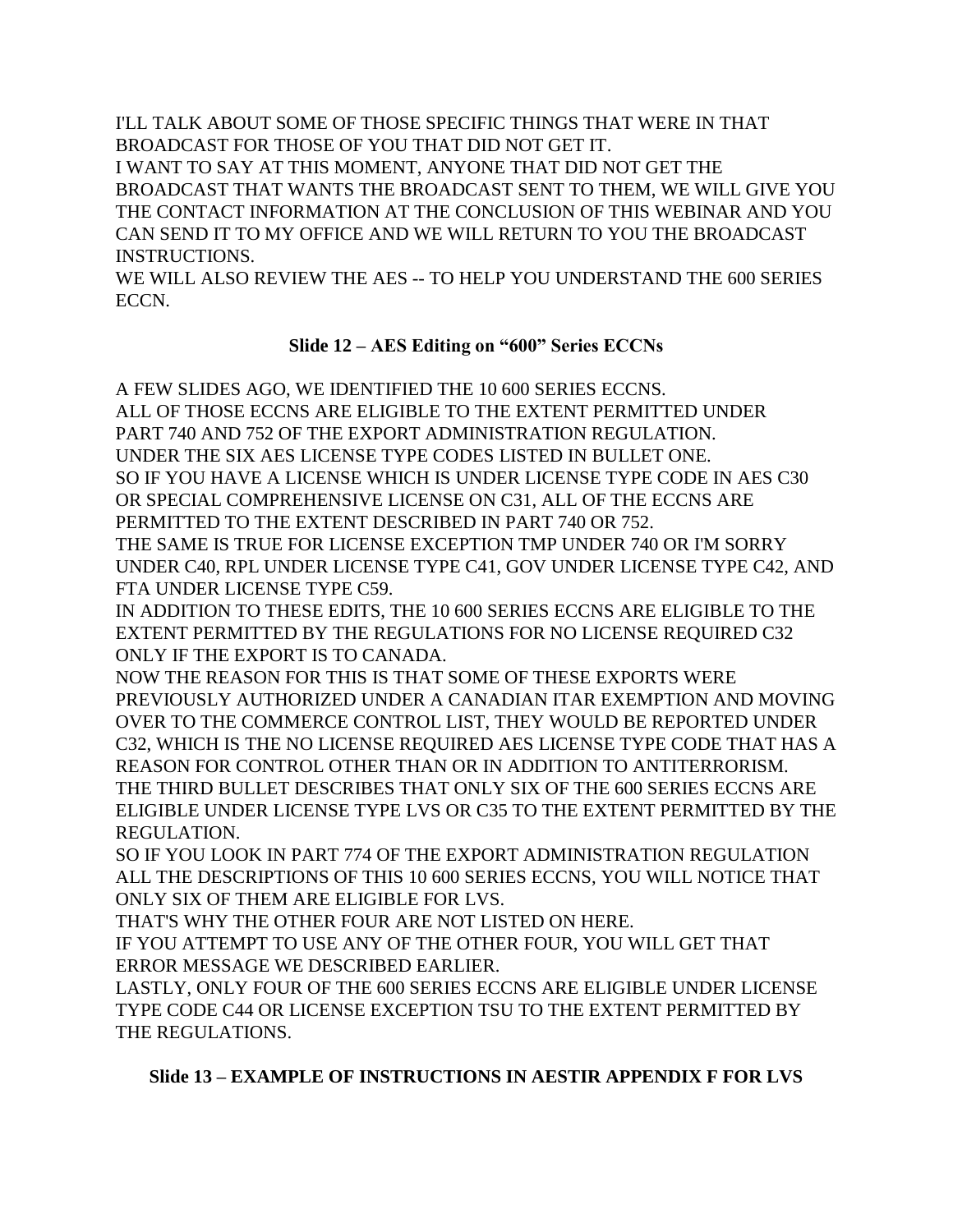HOPEFULLY THIS IS PRETTY CLEAR.

HOWEVER, IF THERE IS SOME CONFUSION, ALL OF THIS IS OUTLINED IN THE TRADE INTERFACE REQUIREMENTS IN APPENDIX F.

NOW IF YOU'RE NOT FAMILIAR WITH IT, NEVER USED IT BEFORE, THIS CAN BE A VERY HELPFUL RESOURCE, AND IT'S FOUND ON THE CUSTOMS AND BORDER PROTECTION WEBSITE AT WWW.CBP.GOV.

IF YOU CLICK ON THE TOP OF THIS SCREEN, YOU WILL CLICK ON TRADE, THEN UNDER AUTOMATED SYSTEMS, THEN UNDER THE AUTOMATED EXPORT SYSTEM, AND YOU CAN REFER TO APPENDIX F TO GET INFORMATION ON HOW THESE EDITS WORK.

ONE MORE TIME AGAIN, THE WEBSITE IS WWW.CBP.GOV, CLICK ON TRADE, THEN AUTOMATED SYSTEMS, AND THEN AUTOMATED EXPORT SYSTEMS. THE APPENDIX F IN THIS DOCUMENTATION HAS ALREADY BEEN UPDATED AS A RESULT OF THE APRIL 16TH RULES, SO THESE WERE UPDATED THE DAY THE BROADCAST WENT OUT ON APRIL 17TH, 2013.

SO IN THIS EXAMPLE, WE HAVE A LICENSE TYPE CODE FOR LOW VALUE SHIPMENTS, WHICH IS LICENSE EXCEPTION, AND AES LICENSE TYPE CODE IS C35.

WHAT I DIDN'T SHOW YOU HERE IS, BECAUSE OF THE SPACE, IT SHOWS THE ALLOWABLE ECCNS OR ELIGIBLE ECCNS FOR LVS THAT ARE IN ACCORDANCE WITH THE PART 774 OF THE EXPORT ADMINISTRATION REGULATION. WHAT WE DID WHEN THIS RULE WAS PUBLISHED IS WE ADDED THE SIX ELIGIBLE 600 SERIES ECCNS UNDER THE C35 LICENSE TYPE CODE SO THIS SHOULD HELP PROGRAMMERS CREATE EDITS, INTERNAL EDITS, TO MAKE SURE ONLY THE ELIGIBLE ECCNS FOR THESE LICENSE TYPES AND THESE LICENSE EXCEPTIONS ARE REPORTED IN THE AUTOMATED EXPORT SYSTEM.

## **Slide 14 – EXAMPLE OF INSTRUCTIONS IN AESTIR APPENDIX F FOR GFT – WHEN 600-SERIES ARE NOT ELIGIBLE**

LIKEWISE IN CONTRAST TO THE 600 SERIES THAT ARE ELIGIBLE FOR CERTAIN LICENSE TYPE CODES, WHICH ONCE AGAIN DESCRIBE WHETHER IT'S A LICENSE, LICENSE EXCEPTION OR DESIGNATION NO LICENSE REQUIRED, AES WILL INCLUDE NEW EDITS TO PROHIBIT THE USE OF 600 SERIES ECCNS UNDER LICENSE TYPE CODES THAT ARE INELIGIBLE.

SO HERE IS AN EXAMPLE AGAIN IN APPENDIX F WHERE WE HAVE THE LICENSE TYPE CODE C43, WHICH IS FOR LICENSE EXCEPTION GFT FOR GIFT, WHERE IT SPECIFICALLY SAYS THAT THE 600 SERIES ECCNS ARE INELIGIBLE. SO THERE IS A NOTATION IN THERE TO THE READER THAT THE ITEMS UNDER THE 600 SERIES ECCNS ARE INELIGIBLE FOR THIS LICENSE TYPE CODE. IF THEY ARE ATTEMPTING TO USE IT, AES WILL RETURN AN INSTANTANEOUS MESSAGE BACK TO THE FILER THAT THIS IS A FATAL ERROR. WHILE WE ARE ON THE SUBJECT, I WANT TO JUST EXPLAIN THAT BIS IS ALSO WORKING WITH CUSTOMS AND BORDER PROTECTION AND THE CENSUS BUREAU ON EXPANDING THIS EDIT SO THE DESIGNATION NO LICENSE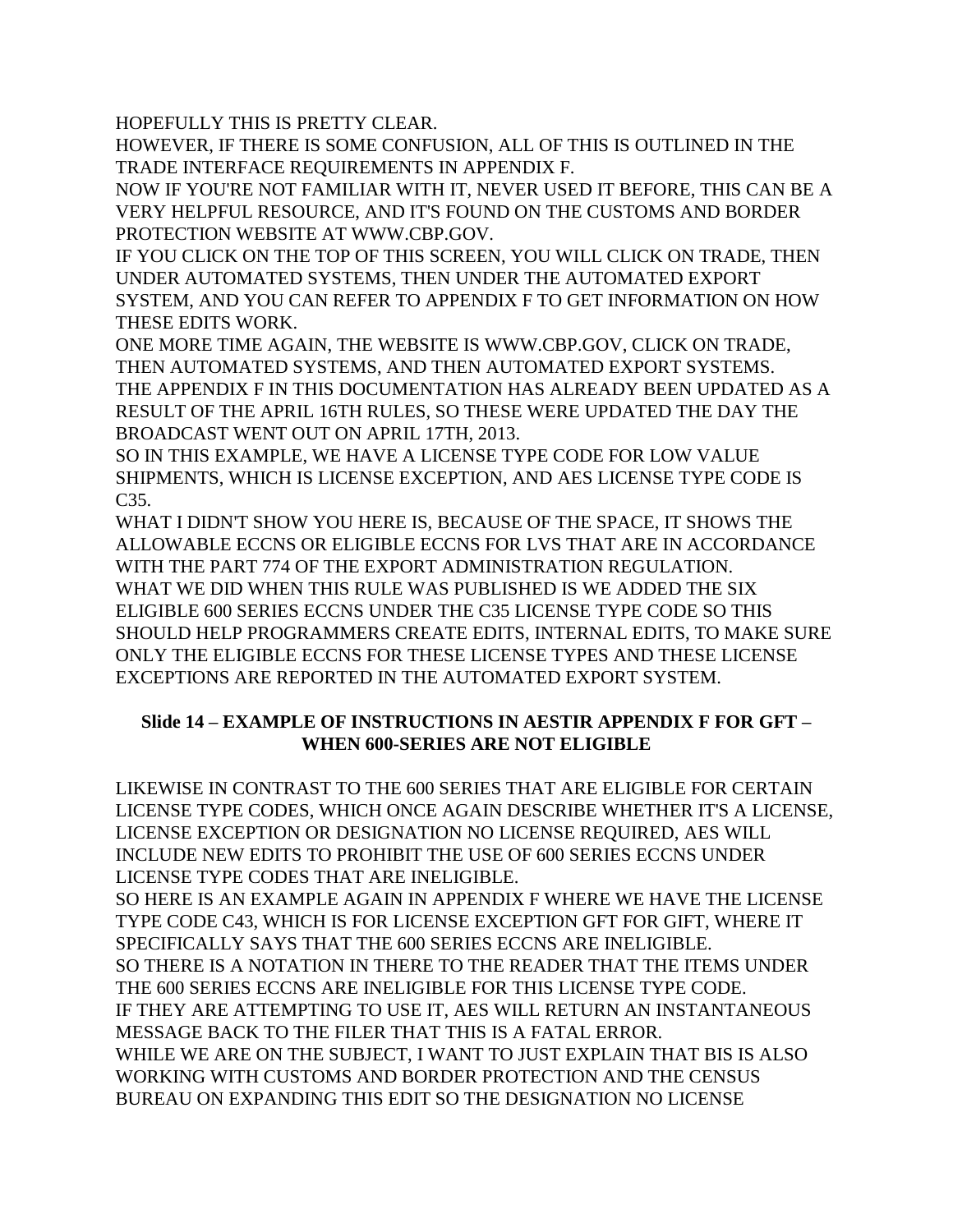REQUIRED CANNOT BE USED WITH CERTAIN ECCNS HAVING CERTAIN REASONS FOR CONTROL.

THROUGH OUR ANALYSIS OF DATA, WE ALSO SEE FILERS USING NLR INADVERTENTLY WITH CCNS THAT ARE NOT ELIGIBLE WITH NO LICENSE REQUIRED.

FOR EXAMPLE, HAVING A NATIONAL SECURITY CONTROL OR ENCRYPTION CONTROL WHERE ON THE COMMERCE CONTROL CHART CAN EXPORT TO ANY COUNTRY WITH THE EXCEPTION TO CANADA WILL HAVE AN X IN THE BOX, MEANING IT NEEDS A LICENSE OR LICENSE EXCEPTION, AND NLR IS IMPOSSIBLE.

WE WOULD LIKE TO SEE A MESSAGE GO BACK TO FILERS WHEN THIS OCCURS HAVING THEM CHECK THE CLASSIFICATION OF THE ITEM FOR DESIGNATION NLR TO ENSURE IT IS ACCURATE.

ONE OF THE REASONS WE FIND THAT THIS HAPPENS IS COMPANIES DO OVERCLASSIFY THEIR ITEMS BUT STILL PUT IT UNDER DESIGNATION NO LICENSE REQUIRED.

# **Slide 15 – Reporting Items under "600" Series .Y Paragraph ECCNs**

NOW I WANT TO TALK ABOUT THE DOT Y PARAGRAPH REPORTING OF THE 600 SERIES ECCN.

THIS IS PROBABLY TO ME, I THINK IS THE BIGGEST REPORTING CHANGE IN AES ASSOCIATED WITH -- TO FOR EXPORT CONTROL REFORM.

THIS CHANGE CREATES A BRAND NEW LICENSE TYPE CODE IN AES WHICH IS GOING TO BE DESIGNATED AS C60 AND THE SYMBOL FOR IT IS GOING TO BE DY6.

IT'S VERY SIMILAR TO THE DESIGNATION NLR, BUT WITH THIS LICENSE TYPE CODE, BIS CAN COLLECT THE INFORMATION SPECIFICALLY RELATED TO THE DOT Y PARAGRAPH ITEMS OF THE 600 SERIES.

THE DOT Y PARAGRAPH ITEMS ARE OF LESSER MILITARY SIGNIFICANCE BUT EXPORTERS AND COMPANIES NEED TO BE AWARE THAT THEY ARE STILL DESIGNED FOR MILITARY APPLICATIONS OR -- ITEM, SO RETAINING SOME DEGREE OF VISIBILITY INTO THE MOVEMENT OF THESE ITEMS IS

ESSENTIAL FOR NATIONAL SECURITY.

SO THAT'S REALLY THE REASON WHY WE DID NOT PUT THESE IN THE CURRENT EXISTING NLR DESIGNATION C32 AND C33.

WE HAD TO HAVE THEM SEPARATE BECAUSE THEY ARE STILL DESIGNED FOR SOME MILITARY APPLICATIONS OR ITEMS.

AND UNLIKE OTHER 600 SERIES ITEMS IN THE REQUIREMENT IN 758.1 OF THE EAR, THE DOT Y PARAGRAPH ITEMS ARE ELIGIBLE FOR LOW VALUE FILING EXEMPTION AND FOR THE FILING EXEMPTION IF THE ITEMS ARE DESTINED TO CANADA.

SO WHAT WE WENT OVER IN ONE OF THE FIRST SLIDES DOES NOT APPLY BECAUSE THE DOT Y PARAGRAPH ITEMS UNDER THE 600 SERIES ECCN. SO AN EXAMPLE FOR THAT IS LET'S SAY YOU HAVE AN ITEM THAT IS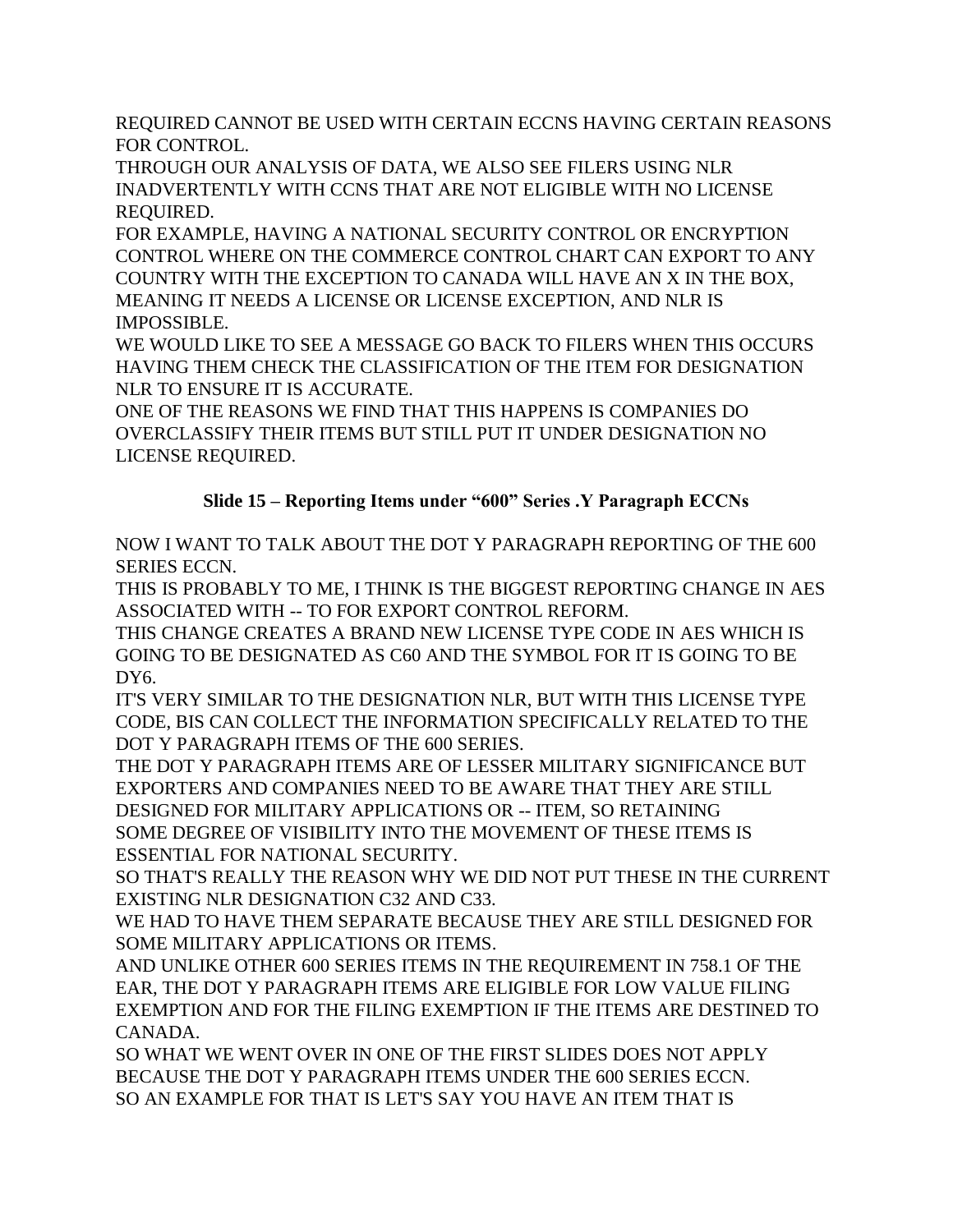CLASSIFIED UNDER 9A619.Y VALUED AT \$1,800, WHEN THIS BECOMES EFFECTIVE, YOU WILL BE EXEMPT FROM RECORDING THESE IN AES BECAUSE THE VALUE OF THE ITEM ON THE EXPORT SHIPMENT IS \$2,500 OR LESS. IF YOU HAVE A DOT Y PARAGRAPH 600 SERIES ITEM FOR \$3,000 ON AN EXPORT SHIPMENT DESTINED TO CANADA, THEY, TOO, ARE EXEMPT UNDER CANADIAN -- JUST LIKE THE NO LICENSE REQUIRED DESIGNATION C32, DY6 OR C60 DOES NOT MANDATE THAT THE ECCN BE PROVIDED, BUT IF ONE IS REPORTED, IT MUST BE A 600 SERIES ECCN HAVING ITEMS FALLING UNDER A DOT Y PARAGRAPH.

LASTLY, JUST AS OTHER AES LICENSE TYPE CODES ARE REPORTED IN AES, THE AES LICENSE TYPE ACRONYM, IN THIS CASE, DY6, MUST BE REPORTED IN THE LICENSE NUMBER FIELD WHEN C60 IS COLLECTED AND USED AS THE AES LICENSE TYPE CODE.

#### **Slide 16 – EXAMPLE OF INSTRUCTIONS IN AESTIR APPENDIX F FOR .Y paragraph 600-series items under AES License Type Code C60**

AGAIN THE REPORTING REQUIREMENTS FOR AES LICENSE TYPE CODE C60 OR DY6 ARE ALSO PROVIDED IN THE APPENDIX F.

CREATED IN THE INITIAL IMPLEMENTATION RULE FOR THE EXPORT CONTROL REFORM, ONLY SEVEN OF THEM HAVE A DOT Y PARAGRAPH.

SO ONLY THOSE SEVEN CURRENTLY, ECCNS WILL BE ELIGIBLE FOR THE AES LICENSE TYPE C60 OR DY6.

AND ONLY THOSE 70 CCNS, AS YOU CAN SEE HERE, ARE LISTED IN APPENDIX F UNDER C60.

JUST A REMINDER AS MORE ITEMS TRANSITION TO THE COMMERCE CONTROL LIST FROM THE UNITED STATES MUNITIONS LIST, ADDITIONAL ECCNS WITH DOT Y PARAGRAPHS WILL BE ENTERED UNDER THIS LICENSE TYPE CODE.

# **Slide 17 – License Exception Strategic Trade Authorization (STA)**

I WANT TO TALK A LITTLE ABOUT THE STRATEGIC TRADE AUTHORIZATIONS. THIS IS ONE OF THE LICENSE EXEMPTIONS OR AUTHORIZATIONS UNDER AES LICENSE TYPE CODE C59.

IN JUNE 16TH, 2011, IT WAS CREATED UNDER THE EXPORT ADMINISTRATION REGULATION 740.20.

THE ONLY CHANGE MADE TO STA IN AES OR LICENSE CODE C59 THAT THE AES FILER NEEDS TO BE AWARE OF ARE THE CHANGES TO THE STA EDITS AND VALIDATIONS CONSISTENT WITH THE INITIAL IMPLEMENTATION RULE FOR EXPORT CONTROL REFORM ON APRIL 13TH -- APRIL 16TH, 2013.

SO IN JUNE 2011, LICENSE EXEMPTION STA WAS CREATED TO AUTHORIZE THE EXPORT, REEXPORT AND TRANSFER IN COUNTRY OF SPECIFIED CONTROL ITEMS TO CERTAIN DESTINATIONS WITHOUT AN EXPORT LICENSE. TO ACCOMMODATE THE JUNE 2011 FINAL RULE, AES ESTABLISHED LICENSE-TYPE CODE STA OR C59 TO COLLECT INFORMATION ON EXPORT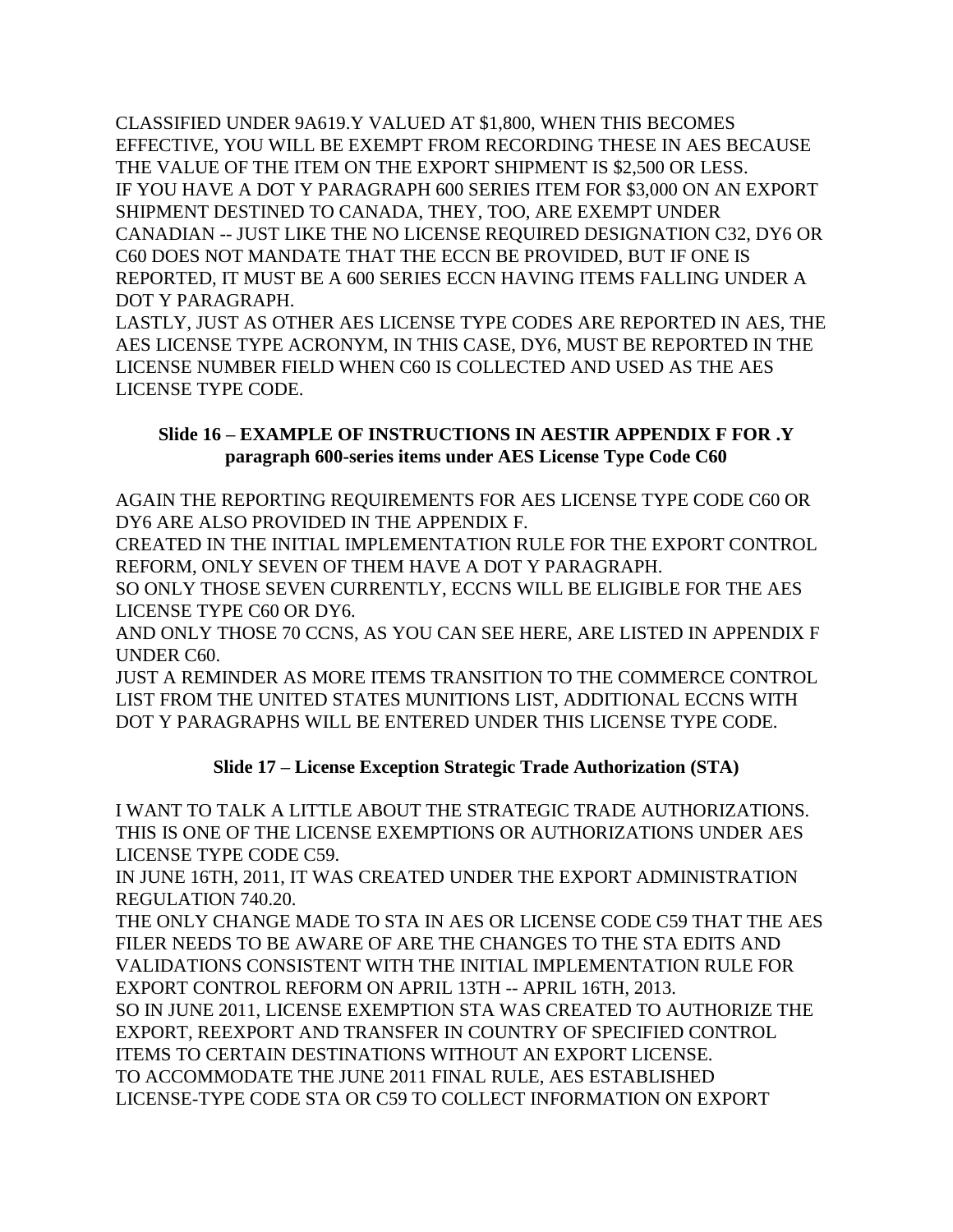SHIPMENTS UNDER STA.

JUST TO GIVE US SOME STATISTICS ON THIS, 111 EXPORTERS ARE ALREADY CURRENTLY USING THIS LICENSE EXCEPTION FOR APPROXIMATELY 1500 SHIPMENTS AT A VALUE OF \$150 MILLION.

IT IS ELIGIBLE FOR 44 COUNTRIES TO THE EXTENT PERMITTED IN THE REGULATION AND EXPORTS TO 34 OF THE 44 COUNTRIES HAVE BEEN MADE. WITH THE FINAL RULE OF APRIL 16TH, 2013, AES HAS ADDED ADDITIONAL CONTROL ITEMS IDENTIFIED BY THEIR ECCNS TO THE ELIGIBILITY LIST FOR LICENSE TYPE C59 STA.

WITH THE JUNE 16TH RULE, AES ALSO ADDED A LIST OF 44 COUNTRIES THAT ELIGIBLE UNDER LICENSE EXEMPTION STA.

36 OF THOSE COUNTRIES ARE ELIGIBLE WITH 600 SERIES ITEM EXPORTED UNDER STA.

HAVING -- OR LICENSE TYPE CODE C59.

LASTLY, EXPORTS OF 600 SERIES ITEMS UNDER LICENSE EXCEPTION STA OR LICENSE TYPE CODE C59 ARE LIMITED TO GOVERNMENT END USES ONLY. I WANT TO MAKE SURE YOU ALL MAKE A CHANGE OR NOTE THIS.

IN THIS SLIDE, IT SAYS THAT THE 600 SERIES ITEMS UNDER STA ARE ONLY FOR GOVERNMENT END USERS.

THAT SHOULD BE END USES, NOT END USERS.

MORE INFORMATION ON THE USES OF LICENSE EXCEPTION STA CAN BE FOUND IN 740.20 OF THE EAR.

IN ADDITION, EXPORTERS CAN USE THE BIS INTERACTIVE TOOL ON THE EXPORT CONTROL WEBSITE TO OBTAIN ASSISTANCE ON THE ELIGIBILITY FOR LICENSE EXCEPTION STA.

#### **Slide 18 – ECR WEBSITE SHOWING STA INTERACTIVE TOOL AND CONSOLIDATED PROSCRIBED PARTY SCREENING LIST**

SO THIS IS A SCREEN FROM THE EXPORT CONTROL REFORM WEBSITE. IT IS WWW.EXPORT.GOV/ECR, FOR EXPORT CONTROL REFORM. ANYONE WHO HAS NOT BEEN FOLLOWING THE PROGRESS OF THE INITIATIVE

ANNOUNCED BY THE PRESIDENT IN 2009 CAN GET UP TO DATE INFORMATION ON EXPORT CONTROL REFORM FROM THIS WEBSITE.

IN ADDITION TO INFORMATION RELATING TO THE EXPORT CONTROL REFORM IN GENERAL, THE LEFT SIDEBAR WHERE YOU SEE THE RED BOX AND THE ARROW HAS A LINK TO WHICH I'VE BLOCKED OUT FOR THE STA INTERACTIVE TOOL.

ALSO ON THIS PAGE, YOU WILL SEE BELOW THAT A LINK TO A CONSOLIDATED PARTY SCREENING LIST.

AND TO DELIST, UNVERIFIED LISTS, SANCTIONS LIST, AND THE TREASURY DEPARTMENT SPECIALLY DESIGNATED NATIONALS LIST INTO ONE CONSOLIDATED LIST.

THIS LIST IS CREATED IN TEXT OR CSV FORMATS FOR EASY OPENING IN MICROSOFT EXCEL.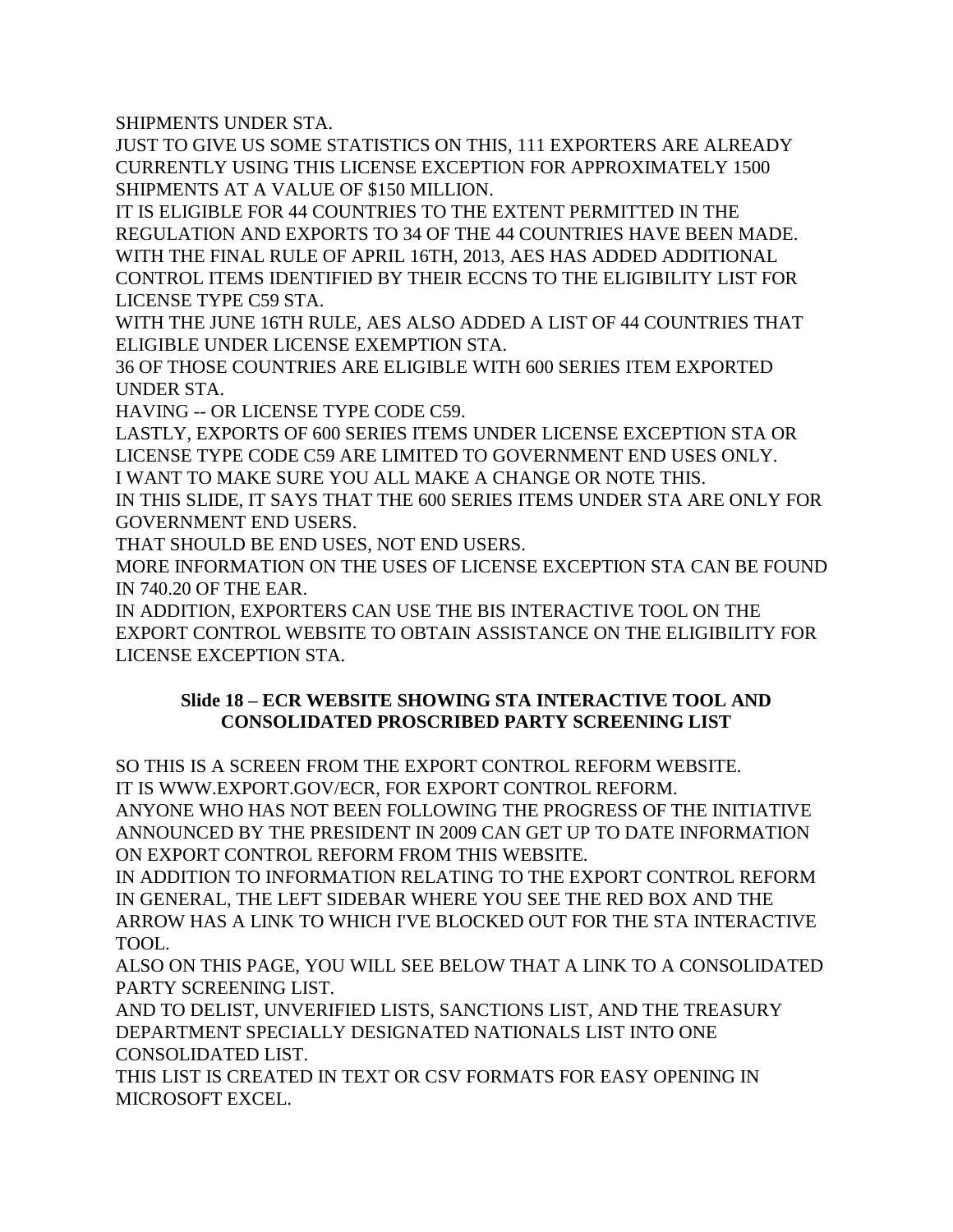UNFORTUNATELY, THERE IS NO FUZZY LOGIC ON THIS LIST, SO USING -- YOU WOULD HAVE TO USE CONTROL F OR CONTROL FIND IN EXCEL TO ACTUALLY SEARCH FOR THE PARTIES ON THE LIST.

EACH PARTY ON THE LIST HAS A SOURCE AGENCY AND A WEBSITE TO VIEW AND OBTAIN ADDITIONAL INFORMATION.

BIS MAINTAINS THE CONSOLIDATED PARTY SCREENING LIST AND OUR GOAL IS TO HAVE THE LIST UPDATED EVERY MORNING AFTER AN UPDATE TO ANY LISTS IS MADE.

THERE IS ALSO AN EMAIL NOTIFICATION LIST COMPANIES CAN SIGN ON TO EVERY TIME THE LIST IS UPDATED, AND WHEN IT IS UPDATED, YOU WILL GET AN EMAIL IF YOU'RE ON THAT LIST.

# **Slide 19 – EXAMPLE OF THE STA INTERACTIVE TOOL**

SO IF YOU CLICKED ON THE STA INTERACTIVE TOOL, IT WILL OPEN UP TO THE TOOL ITSELF AND WHAT THE TOOL DOES IS IT ASKS THE USER APPROXIMATELY 25 QUESTIONS.

AS THEY ANSWER THEM CORRECTLY, THEY PROCEED TO THE NEXT QUESTION.

# **Slide 20 – EXAMPLE 2 OF THE STA INTERACTIVE TOOL**

FOR EXAMPLE, THOSE WHO ARE NEW TO EXPORT CONTROLS, A LIST OF KEY TERMS FROM EACH SCREEN IS PROVIDED, SO IN THIS ONE HERE, IF YOU WEREN'T FAMILIAR WITH THE TERMS END USE OR END USER OR EMBARGOES, WE'VE LISTED THOSE IN THE BOX THERE AS KEY TERMS.

SOME OF YOU ARE EXPERTS ON THE WEBINAR, YOU'RE SAYING I KNOW WHAT THESE ARE, BUT YOU HAVE TO REMEMBER, NOT EVERYBODY IS AN EXPERT, SO WE ALMOST DEFINED EVERYTHING THAT WE THOUGHT A READER NEEDED A DEFINITION FOR.

SO IF A QUESTION IS ANSWERED INCORRECTLY ON THIS TOOL, THE TOOL WILL ALERT THE USER THAT THEY MOST LIKELY ARE INELIGIBLE FOR THE USE OF STA FOR EX PORTS.

THIS COULD BE BECAUSE OF THE COMMODITY BEING SHIPPED, THE COUNTRY TO WHICH IT IS SHIPPED TO OR BECAUSE THE EXPORTER IS NOT PREPARED TO COMPLY WITH THE REQUIREMENTS OF STRATEGIC TRADE AUTHORIZATION, SUCH AS GETTING A -- CONSIGNEE STATEMENT AFTER EXPORT.

SO THE USER DOES NOT HAVE TO START OVER WHEN THEY ANSWER A QUESTION INCORRECTLY.

THE USER MAY CLICK ON, AS YOU SEE HERE, THE PREVIOUS BUTTON TO REVIEW THE QUESTION AGAIN IN CASE THEY MADE AN INADVERTENT MISTAKE.

AT THE CONCLUSION OF THE TOOL IF ALL QUESTIONS ARE ANSWERED CORRECTLY, THE USER CAN PRINT OUT A SUMMARY OF THE QUESTIONS THEY ANSWERED TO REVIEW THEM ONE MORE TIME.

ALTHOUGH THIS TOOL IS VERY GOOD, IT IS ONLY A TOOL OR GUIDE,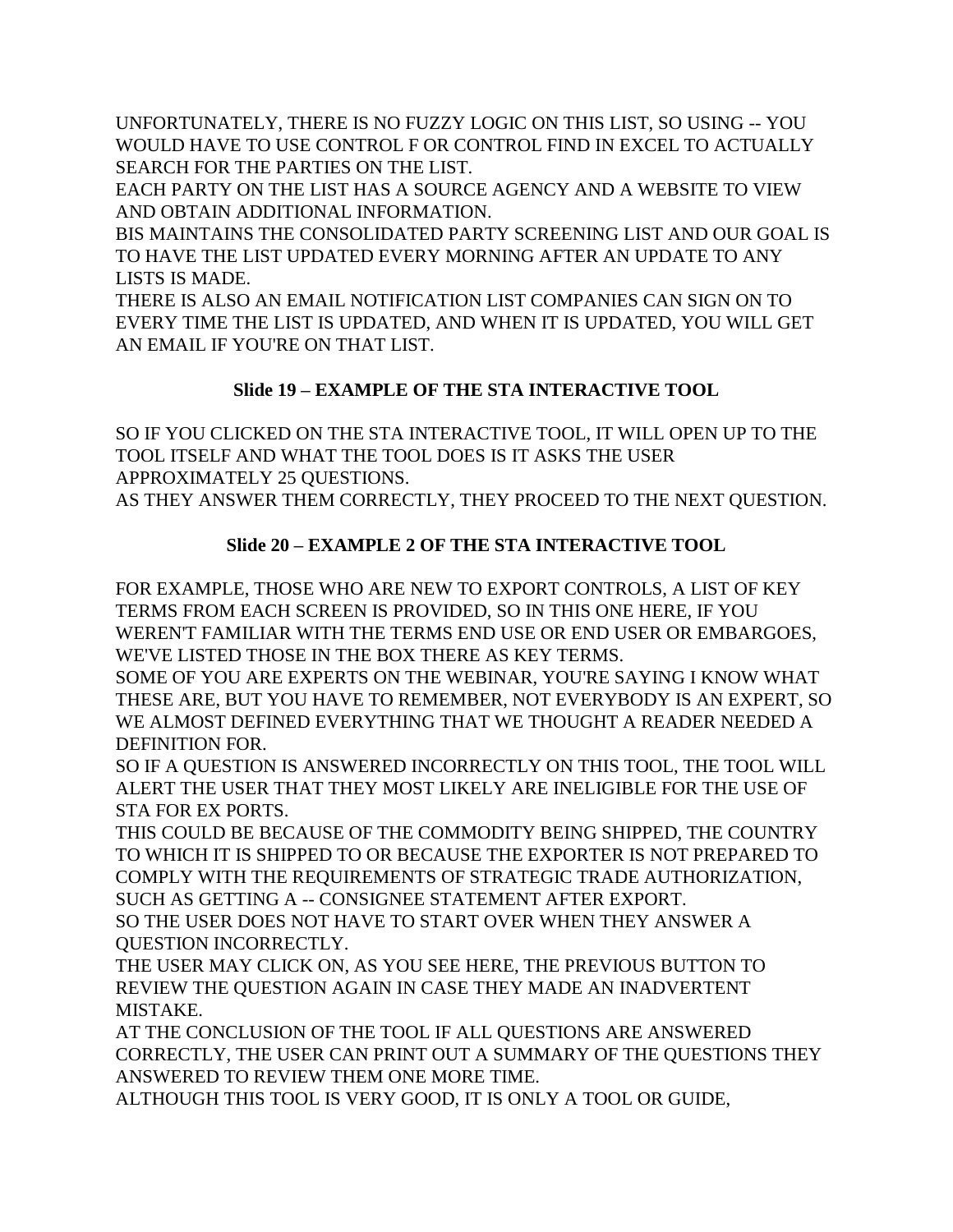REMEMBER THAT.

THE REQUIREMENTS IN PART 740.20 OF THE EXPORT ADMINISTRATION REGULATIONS SHOULD BE REVIEWED AS WELL.

BIS IS ACTIVE IN ENSURING THAT EXPORTERS USE STA IN COMPLIANCE WITH THE EXPORT ADMINISTRATION REGULATION AND WILL BE EXPANDING THE INSURANCE OF THIS PARTICULARLY WHEN 600 SERIES ITEMS ARE REPORTED UNDER STA.

BECAUSE OF THIS, BIS HAS ESTABLISHED AN STA COMPLIANCE PROGRAM. THIS GENERALLY CONSISTS OF BIS SENDING A LETTER TO NEW STA EXPORTERS REQUESTING THAT THE EXPORTER PROVIDES SUPPORTING DOCUMENTS REQUIRED BY PART 740.20 OF THE EXPORT ADMINISTRATION REGULATION. IN SOME INSTANCES, BASED ON THE DESTINATION IN ECCN, THE LETTER MAY ALSO REQUEST CONFIRMATION OF THE SUBPARAGRAPH LEVEL OF THE ITEM EXPORTED UNDER STA.

AFTER COMPLETION OF THE EXCHANGE OF WRITTEN CORRESPONDENTS BETWEEN BIS AND THE EXPORTER, BIS MAY ALSO LEAD AN ON-SITE DOCUMENTARY VIEW TO REVIEW EXPORTER BUSINESS PROCESSES AND ENHANCED BIS'S ABILITY TO MEASURE COMPLIANCE OF THE STA USE. I JUST LIKE TO SAY THAT HAVING PARTICIPATED IN A COUPLE OF THESE ON SITE REVIEWS, IT IS VERY SUCCESSFUL, AND I WANT TO THANK THE COMPANIES IF ANY OF YOU ARE ON THE WEBINAR FOR COOPERATING WITH US. IT'S VERY IMPORTANT.

THE OTHER THING I ALSO WANT TO MENTION, I MENTIONED THIS IN THE INTRODUCTORY, THIS IS A GOOD TIME TO MENTION IT, IS WITH THE ADDITION OF THE 600 SERIES ECCNS AND WITH THE EXPANSION OF THE USE OF STRATEGIC TRADE AUTHORIZATION, IT IS ONCE AGAIN I WANT TO SAY VERY IMPORTANT.

THE COOPERATION AND COMMUNICATION BETWEEN FREIGHT FORWARDERS AND EXPORTERS.

I TALK TO A LOT OF FREIGHT FORWARDERS OUT THERE IN THE INDUSTRY, AND SOME OF THEM DON'T GET THE COOPERATION OF EXPORTERS IN CLASSIFYING ITEMS AND PROVIDING WHETHER IT IS A DESIGNATION NLR LICENSE OR LICENSE EXCEPTION.

A LOT OF THAT INFORMATION, SOMETIMES THEY DON'T GUESS, THANKS GOODNESS, BUT SOMETIMES THEY REALLY HAVE TO DO THEIR DUE DILIGENCE AND REALLY GO BACK TO THE EXPORTER AND TRY TO FIND OUT THE INFORMATION.

SO WORKING TOGETHER IS VERY, VERY IMPORTANT.

## **Slide 21 – EAR Items Licensed under ITAR**

LASTLY, ONE LAST SLIDE HERE I WANT TO TALK ABOUT IS PURSUANT TO NEW SECTIONS OF THE ITAR 120.5B, THE STATE DEPARTMENT MAY, UNDER DELEGATION OF AUTHORITY, LICENSE AN ITEM SUBJECT TO THE EAR ASSISTANT SECRETARY WOLF TOUCHED ON THIS AT HIS WEBINAR A FEW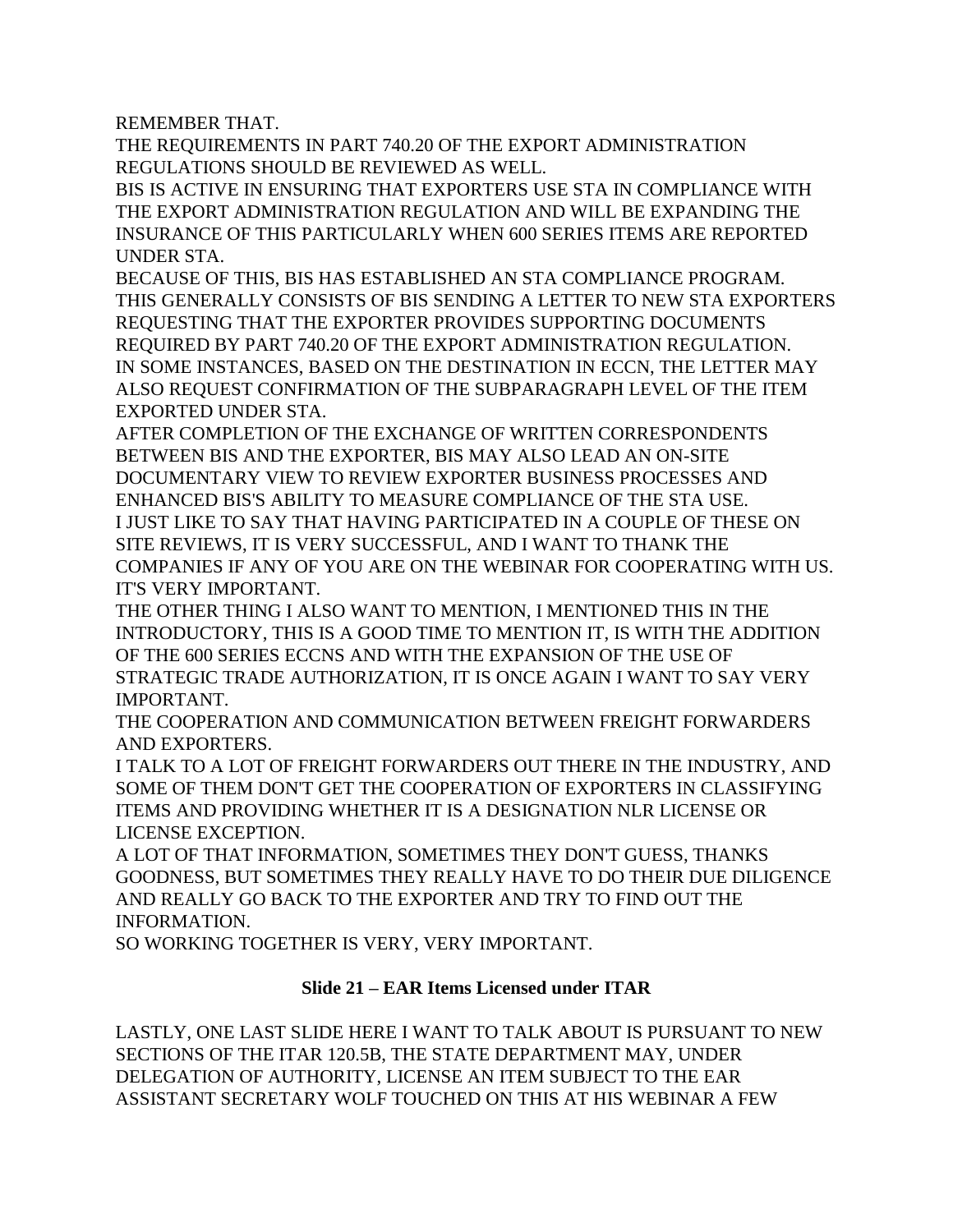WEEKS AGO.

THERE IS GOING TO BE A REQUIREMENT IF THIS OCCURS IN THE AUTOMATED EXPORT SYSTEM.

IF IT HAPPENS THAT THIS OCCURS WHERE THE STATE DEPARTMENT UNDER THE DELEGATION OF AUTHORITY LICENSES AN ITEM SUBJECT TO THE EAR AND THAT ITEM CLASSIFIED UNDER THE 600 SERIES, WHAT WE MAY SEE, AND HOPEFULLY THIS IS WHAT WE EXPECT YOU TO REPORT, IS FOR THE DSP-5, YOU WOULD USE LICENSE TYPE CODE SO5, BUT IN THE ECCN FIELD, WE SHOULD SEE THE 600 SERIES ECCN.

ALL OF THE OTHER DATA ELEMENTS THAT YOU'RE CURRENTLY REPORTING FOR THE DSP-5 SUCH AS THE REGISTRATION NUMBER, ET CETERA, WOULD BE ALL THE SAME.

SO JUST ONCE AGAIN A REMINDER, IF THIS OCCURS, IF YOU ARE A COMPANY THAT YOUR ITEM IS NOW TRANSITIONED OVER TO THE 600 SERIES BUT IT IS LICENSED BY THE STATE DEPARTMENT UNDER A DSP-5, EVEN IF THAT LICENSE IS A DSP-5, SHOULD BE REPORTED.

SO WHAT WE SHOULD SEE IS THE SO5 LICENSE TYPE CODE AND IN THE ECCN FIELD, WE SHOULD SEE THE 600 SERIES ECCN.

THAT CONCLUDES THE PRESENTATION.

## **Slide 22 – Contact Information for AES Questions Related to ECR**

AS I MENTIONED EARLIER, THESE CHANGES WERE OUTLINED IN AN AES BROADCAST THAT WENT OUT ON APRIL 17TH, 2013.

IT WAS ISSUED BY THE U.S. CENSUS BUREAU AND IT LISTED SEVERAL NUMBERS AT THE BUREAU OF SECURITY IF YOU HAVE SPECIFIC QUESTIONS RELATED TO THE AUTOMATED EXPORT SYSTEM AS A RESULT OF THE INITIAL

IMPLEMENTATION RULE FOR EXPORT CONTROL REFORM.

I WOULD ADVISE COMPANIES THAT ARE SELF-PROGRAMMING OR PROVIDING SOFTWARE THAT INTERFACES WITH THE AES TO READ THE BROADCAST, AND IF YOU DO HAVE ANY QUESTIONS THAT I CANNOT ANSWER TODAY BECAUSE OF TIME, PLEASE FEEL FREE TO CALL ME.

A LOT OF YOU ALREADY HAVE MY NUMBER OR CALL THE BIS'S OFFICE OF TECHNOLOGY OR WE'VE SET UP A GROUP EMAIL ADDRESS LISTED HERE TO ANSWER QUESTIONS SPECIFICALLY RELATED TO AES CHANGES AFFECTED BY THE INITIAL IMPLEMENTATION RULE FOR EXPORT CONTROL REFORM. ONCE AGAIN THAT EMAIL ADDRESS IS ECR\_ AES@BIS.DOC.GOV. I'LL LEAVE THIS UP HERE FOR JUST A WHILE. YOU CAN TAKE THIS DOWN. WHILE I GET A DRINK OF WATER.

THANK YOU.

## **QUESTIONS AND ANSWERS**

I SEE THERE ARE A NUMBER OF QUESTIONS HERE.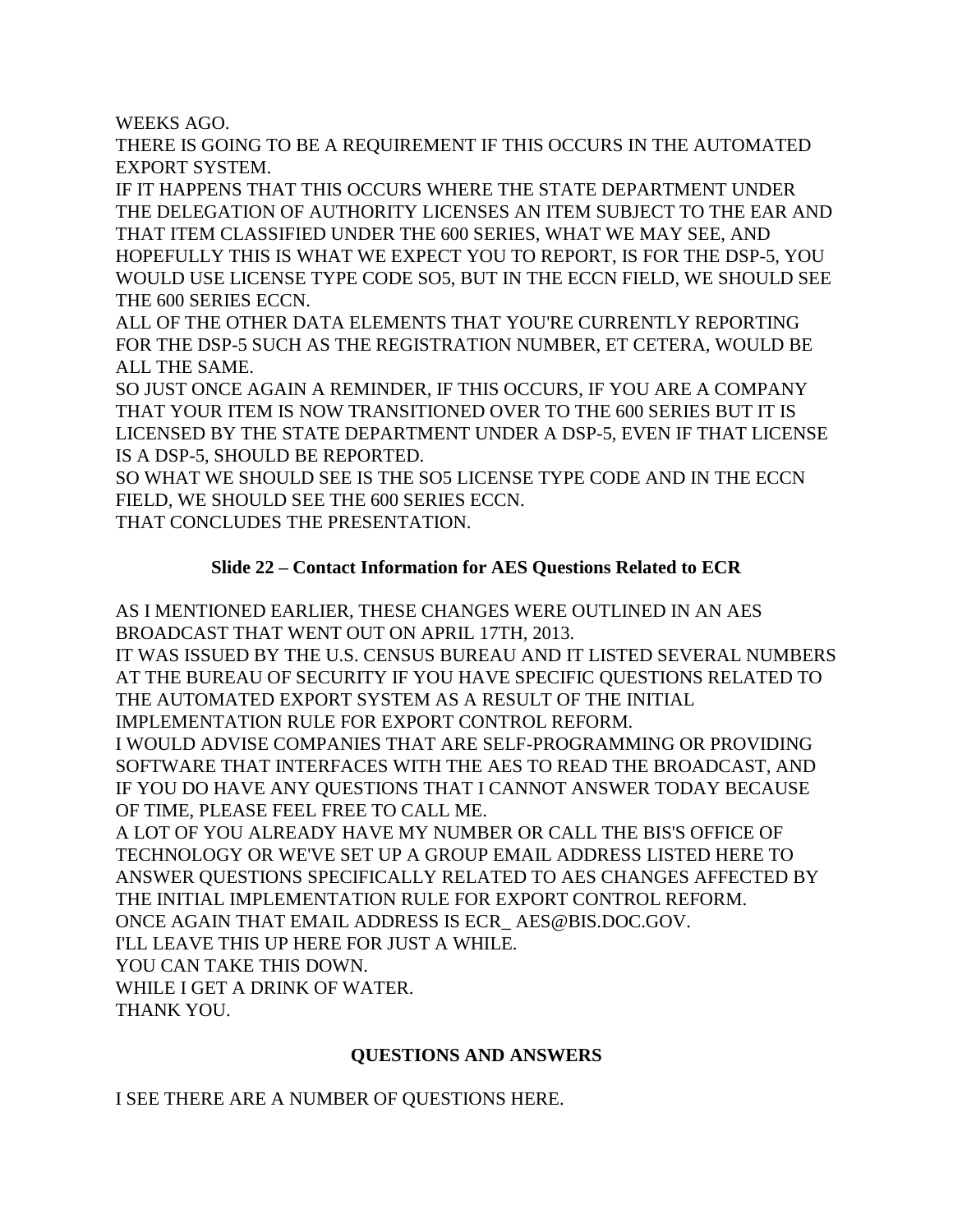THAT WE'RE GOING TO ANSWER.

I WAS AFRAID THAT SOME OF YOU WERE GOING TO WANT ME TO PUT ON MY CENSUS HAT TODAY AND ANSWER SOME OF THE CENSUS QUESTIONS, AND I SEE FROM MY FIRST QUESTION THAT SOMEBODY IS ASKING ABOUT FOREIGN TRADE REGULATION EXEMPTION 30.39.

DOES THE FOREIGN TRADE REGULATION 30.39 FILING EXEMPTION STILL APPLY FOR ALL 600 SERIES SHIPMENTS CONSIGNED TO THE GOVERNMENT USING EXCEPTIONS GOV?

THE ANSWER TO THAT IS -- THE ANSWER IS NO, THERE ARE NO FILING EXEMPTIONS, VALUE, DESTINATION, ET CETERA, FOR ANY OF THE ITEMS THAT ARE UNDERNEATH ECCN600 SERIES IN THE PARAGRAPHS DOT Y THROUGH DOT X.

DOT Y THROUGH DOT X.

COULD YOU PLEASE CONFIRM WHETHER -- IF DY6 IS ELIGIBLE FOR THE LOW VALUE CANADIAN FILING EXEMPTION?

YES, YOU ARE RIGHT IN THAT ASSUMPTION.

UNLIKE THE OTHER 600 SERIES ECCNS IN PARAGRAPH DOT A THROUGH DOT X, THE DOT Y PARAGRAPH ITEMS OF THOSE 600 SERIES ECCNS ARE STILL ELIGIBLE FOR THE LOW VALUE IN THE CANADIAN FILING EXEMPTION.

THE QUESTION IS SO, IF YOU DON'T HAVE A DOT Y ITEM -- NO, IF YOU HAVE A DOT Y ITEM UNDER \$1,800, YOU DON'T HAVE TO FILE IT UNDER AES? THAT IS TRUE.

ACTUALLY IF IT'S \$2,500 OR LESS, AT THE LINE LEVEL IN YOUR SHIPMENT, AND IT'S UNDER A 600 SERIES DOT Y PARAGRAPH, IT IS EXEMPT UNDER THE LOW VALUE EXEMPTION.

THE NEXT QUESTION IS, WILL THE FULL EXPORT CONTROL CLASSIFICATION NUMBER TABLE, ECCN TABLE, BE PUBLISHED AS AN AES CODE TABLE ON AES DIRECT.

THAT'S A GREAT QUESTION.

YOU KNOW, I ACTUALLY CALLED THE AES DIRECT FOLKS IN CENSUS TODAY AND ASKED THEM IF THEY HAD A PULL-DOWN IN THE ECCN OF THE ECCN REFERENCE CODE TABLE.

CURRENTLY IT'S NOT.

IT SITS BEHIND THE SCENES AND IT WORKS TO VALIDATE TO MAKE SURE THE ECCNS REPORTED ARE ACCURATE, AND I BELIEVE THAT WAS PUT IN IN 2009 TO PREVENT MISKEYING OF ECCNS.

I TELL YOU WHAT I'M GOING TO DO.

I'M GOING TO WRITE THIS DOWN BECAUSE SINCE I'VE BEEN OVER AT THE BUREAU OF INDUSTRY AND SECURITY, THIS IS SOMETHING COMPANIES HAVE ASKED ME FOR ON THE SIDE, THEY JUST ASKED ME, THEY SAID GERRY CAN YOU SEND US A LIST OF ECCNS AT THE FIVE POSITION LEVEL, AND WE HAVE. WE JUST SENT OVER THE LIST OF THEM.

THERE'S LIKE 500 OR SOME, AND IF AES DIRECT AND THE CENSUS BUREAU ARE WILLING TO DO SO AS JUST A REFERENCE TABLE, THEN WE WILL REQUEST THAT.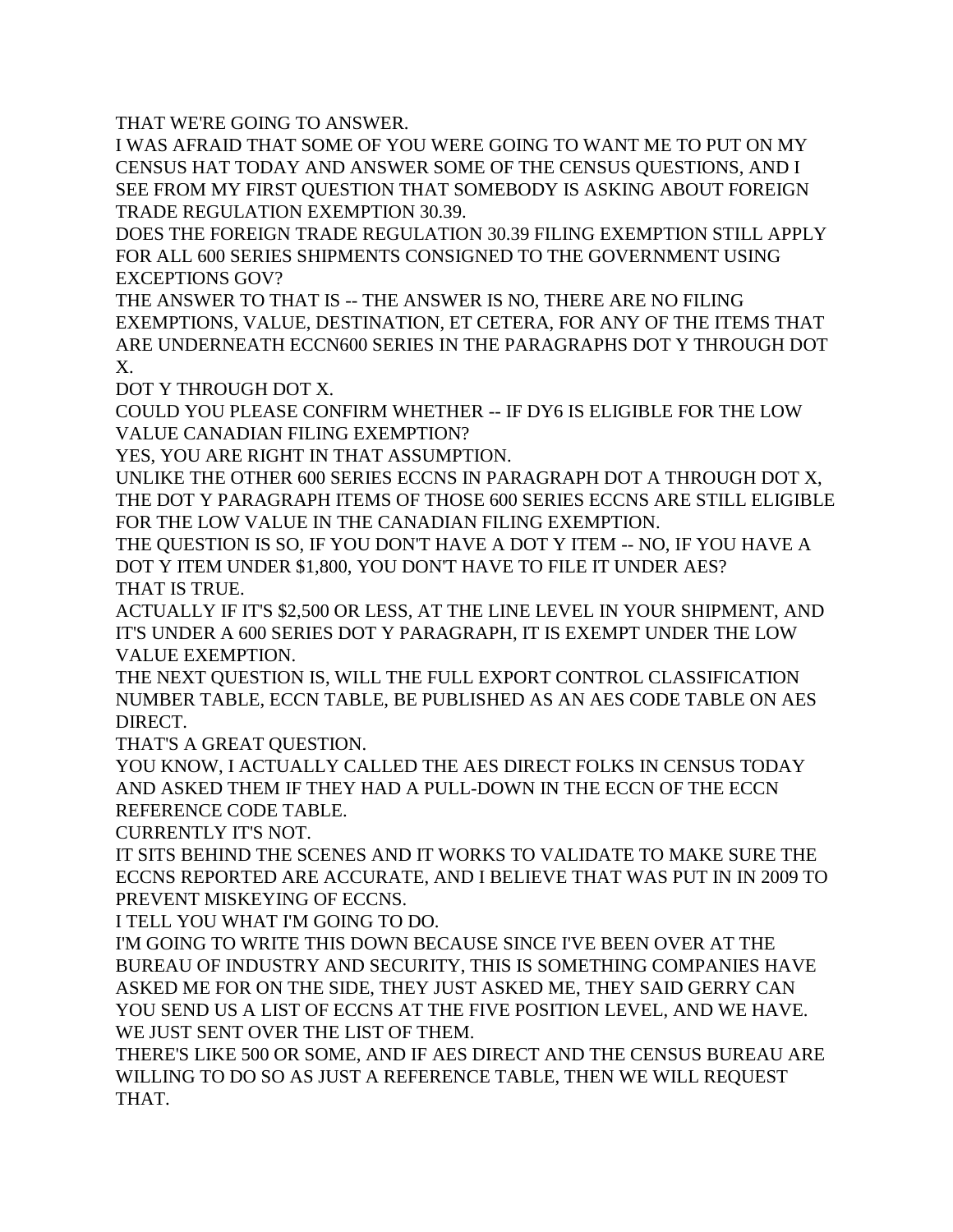SO HEATHER, THANKS FOR YOUR QUESTION.

THIS IS A VERY GOOD QUESTION, THIS NEXT ONE, BECAUSE I GET THIS ALL THE TIME AS WELL.

WHAT IS THE DIFFERENCE BETWEEN THE NLR DESIGNATION C32 AND C33 FOUND WITHIN THE EAR WITH REGARD TO -- AND OTHER REASONS FOR CONTROL.

THIS IS FROM TERRY JONES.

THE EASIEST WAY TO EXPLAIN IT IS IF YOU GO TO -- IF YOU LOOKED AT THE ECCN, AND THEN YOU HAVE A DESTINATION FOR THAT ITEM AND YOU GO TO THE COMMERCE CONTROL CHART AND THERE'S NO X IN THE BOX, AND YOU'VE ALSO ENSURED THAT IT DOESN'T HAVE AN END USE OR DOESN'T HAVE A PARTY TO THE TRANSACTION THAT REQUIRES ANY OTHER CONTROLS, IT IS NLR.

HOWEVER, IF THE REASON FOR CONTROL UNDER THAT ECCN IS IN ADDITION TO OR OTHER THAN A.T., SO IF IT SAYS A.T., THEN COMMA, N.P. FOR NUCLEAR PROLIFERATION, IF IT HAS ANY OTHER CONTROL OTHER THAN OR IN ADDITION TO A.T. AND YOU'RE USING AN NLR DESIGNATION, YOU'RE GOING TO USE THE CODE C32.

IF IT'S ONE OF THE ECCNS THAT IS SPECIFICALLY AN A.T. ITEM AND MOST -- YOU'LL KNOW THIS MOST OF THE TIME BECAUSE THE ECCN WILL END IN 991.

ALL RIGHT?

GOOD EXAMPLE OF THAT IS THE ONE IN THE AIRCRAFT AND ENGINE CATEGORY, 9A991, WHICH IS SPECIFICALLY AN A.T. CONTROLLED ITEM ONLY. IT DOES NOT HAVE ANY ADDITIONAL REASON FOR CONTROL WITH IT. WHEN YOU HAVE THOSE AND THE DESIGNATION IS SPECIFICALLY NLR, YOU THEN USE C33.

THAT'S THE REAL DIFFERENCE.

THE OTHER REASONS WHY C33 MAY BE USED IS IF THE ITEM IS NOT SUBJECT TO THE EAR AT ALL, WHERE THAT'S REALLY THE EXPORT SHIPMENTS FROM THE UNITED STATES OR PUERTO RICO OR THE OTHER TERRITORIES, THAT'S AN EXAMPLE AS WELL.

OR MOSTLY THE ITEMS ARE -- AND DEFINITELY THE ITEMS THAT ARE EAR 99 THAT ARE SPECIFICALLY NO LICENSE REQUIRED AS WELL, SO THE GENERAL MERCHANDISE TYPE OF RETAIL STUFF THAT DOESN'T REQUIRE ANY CONTROL. THOSE ARE ALSO UNDER C33.

WHAT IS THE LICENSE CODE FOR STA?

I'M ASSUMING THIS QUESTION IS REFERRING TO THE AES LICENSE TYPE CORRODE IT FOLLOWS A SEQUENCE.

IT IS C59.

IT WAS THE LAST ONE THAT WAS ADDED IN THE AUTOMATED EXPORT SYSTEM AND IT WAS ADDED WITH THE JUNE 2011 RULE.

SO IT'S C59.

REMEMBER THAT THERE ARE EDITS AND VALIDATIONS ON THAT AND YOU CAN FIND THAT ON APPENDIX F UNDER C59 OF THE AES TRADE INTERSPACE